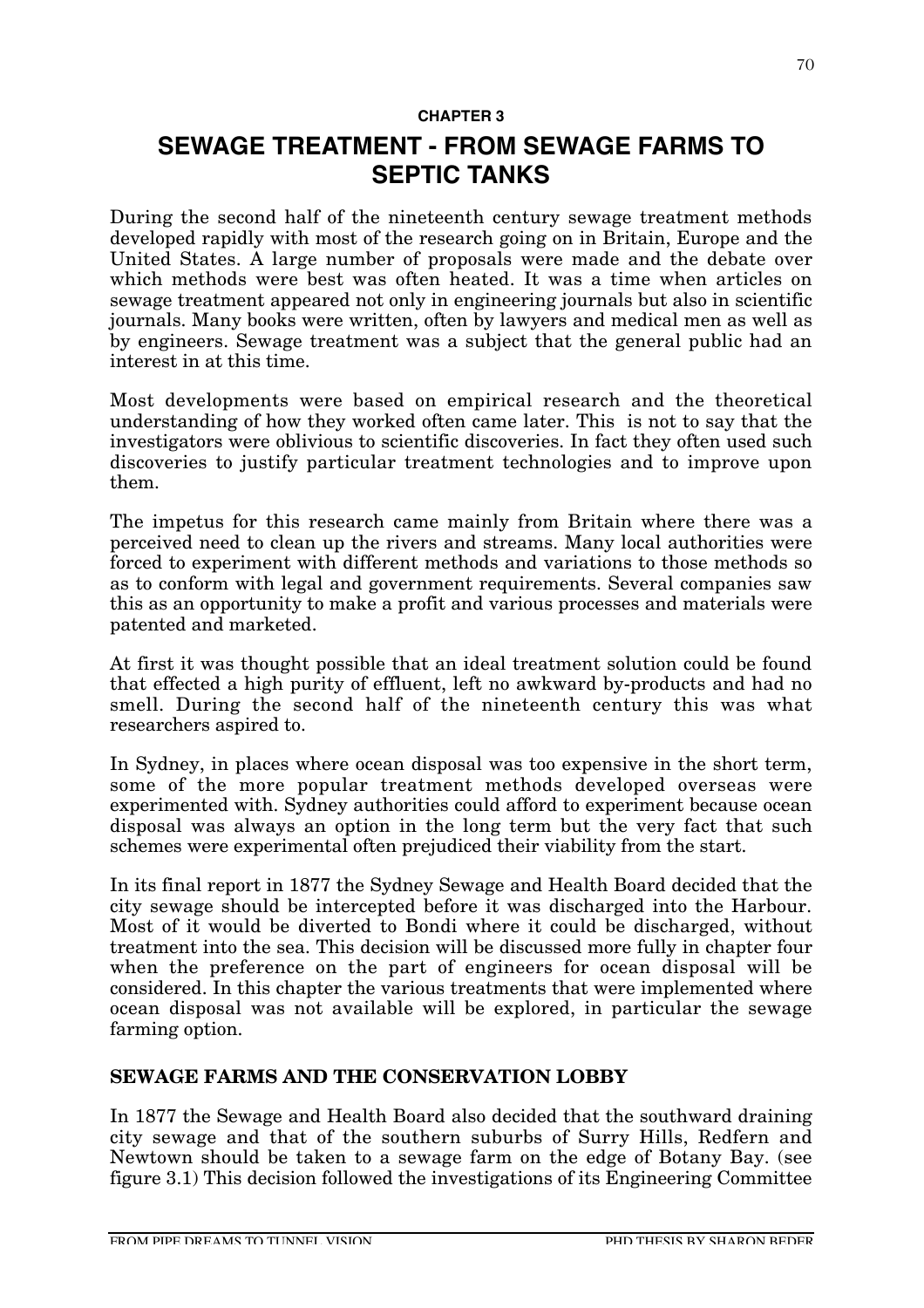which was chaired by E.O.Moriarty, Engineer-in-Chief for Harbours and Rivers. The composition of the committee was not recorded but was likely to have included the City Engineer, the Engineer-in-Chief for Railways and the Commissioner for Roads and Bridges.1





Source: F.J.J. Henry, The Water Supply and Sewerage of Sydney, Halstead Press, Sydney, 1939.

The Engineering Committee recommended that the southward draining sewage not be used for broad irrigation but that it be treated by a method known as "intermittent downward filtration".2 This method used the land as a filter through which the sewage drained. Crops could be grown on the land which would be richer after the sewage had filtered through but this was a secondary consideration since the primary purpose of using the land was to purify the sewage effluent before it went into Botany Bay rather than to utilise the sewage as a fertiliser. Much less land was required to treat the sewage in this way than would be necessary if the sewage was used for broad irrigation, a process in which the sewage was used to irrigate the soil and so was directly taken up through the roots of the vegetation.

<sup>&</sup>lt;sup>1</sup> Sydney City and Suburban Sewage and Health Board, Twelfth and Final Report, 1877, p3.

<sup>&</sup>lt;sup>2</sup> Sydney City and Suburban Sewage and Health Board, No.10 Committee, Second Report, 21st October, 1875.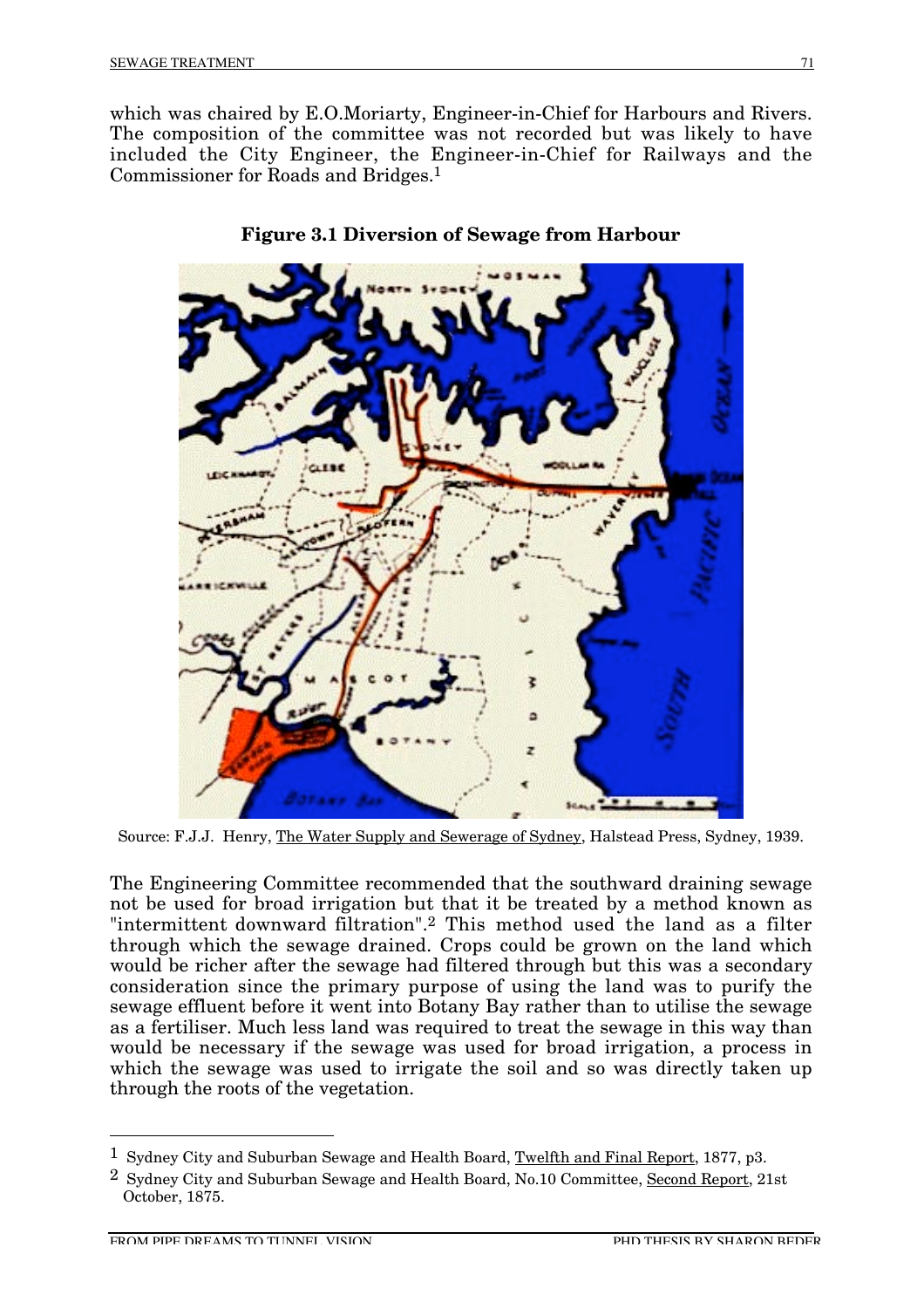The Engineering Committee, in the course of their deliberations, requested from the Board a definite indication of their views on sewage farming before they spent too much time and money estimating the costs of such an option. The Sewage and Health Board therefore formally debated the idea in January 1877 and recommended that the sewage farm be established.

The Board's recommendations (especially the ocean outfall at Bondi) were controversial enough for the government to find it necessary to engage an eminent English Engineer, W.Clark, who had been brought out to Australia partly to solve water supply problems, to investigate and report on the drainage and sewerage of Sydney. Clark presented his report, which supported the Board's recommendations for both the Bondi ocean outfall and the Botany sewage farm, to the Colonial Secretary in July 1877.3

In 1882 309 acres were resumed by the Government at Webbs Grant for disposal of sewage. The area was bounded on one side by the Cooks River and on the other side by Botany Bay. The land was to be divided into three parts and rotated; one third being under filtration, one third being prepared for crops, and one third with crops growing on it.4

Before the sewage farm was fully operational another report was presented to parliament by George Stayton, an engineer with the sewerage branch of the Roads and Bridges Department and a man "of considerable English experience".5 In a proposed drainage scheme for the Western Suburbs Stayton recommended that the sewage of the Western Suburbs also be channelled onto the sewage farm at Webb's Grant.6 On Stayton's recommendation an additional 311 acres was resumed at Webb's Grant in 1890. (figure 3.2 shows Stayton's Western Suburbs sewerage scheme.) The land was swampy and even when the Western Suburbs scheme was completed in 1900 only a small part was used for filtering sewage. This extra land was mainly used for the agistment of stock and another small part was leased to Chinese market gardeners.7

The idea of a sewage farm was more popular than dry conservancy methods because it seemed to combine the best elements of both worlds; the speedy and automatic removal of wastes from residences, the utilisation of sewage as fertiliser and the avoidance of pollution of waterways.8

<sup>&</sup>lt;sup>3</sup> W. Clark, Report to the Government of NSW on the Drainage of the City of Sydney and Suburbs, 1877.

<sup>4</sup> W.V.Aird, The Water Supply, Sewerage and Drainage of Sydney, M.W.S.&D.B., Sydney, 1961, p137.

<sup>5</sup> Parliamentary Standing Committee on Public Works, Drainage Works, North Shore, 1888, p6.

<sup>6</sup> George Stayton, Report on a System of Sewerage for the Western Suburbs of the City of Sydney, 1887.

<sup>7</sup> Aird, The Water Supply, Sewerage and Drainage of Sydney, p137.

<sup>8</sup> NSW Legislative Assembly, Votes and Proceedings 1876-7, p685.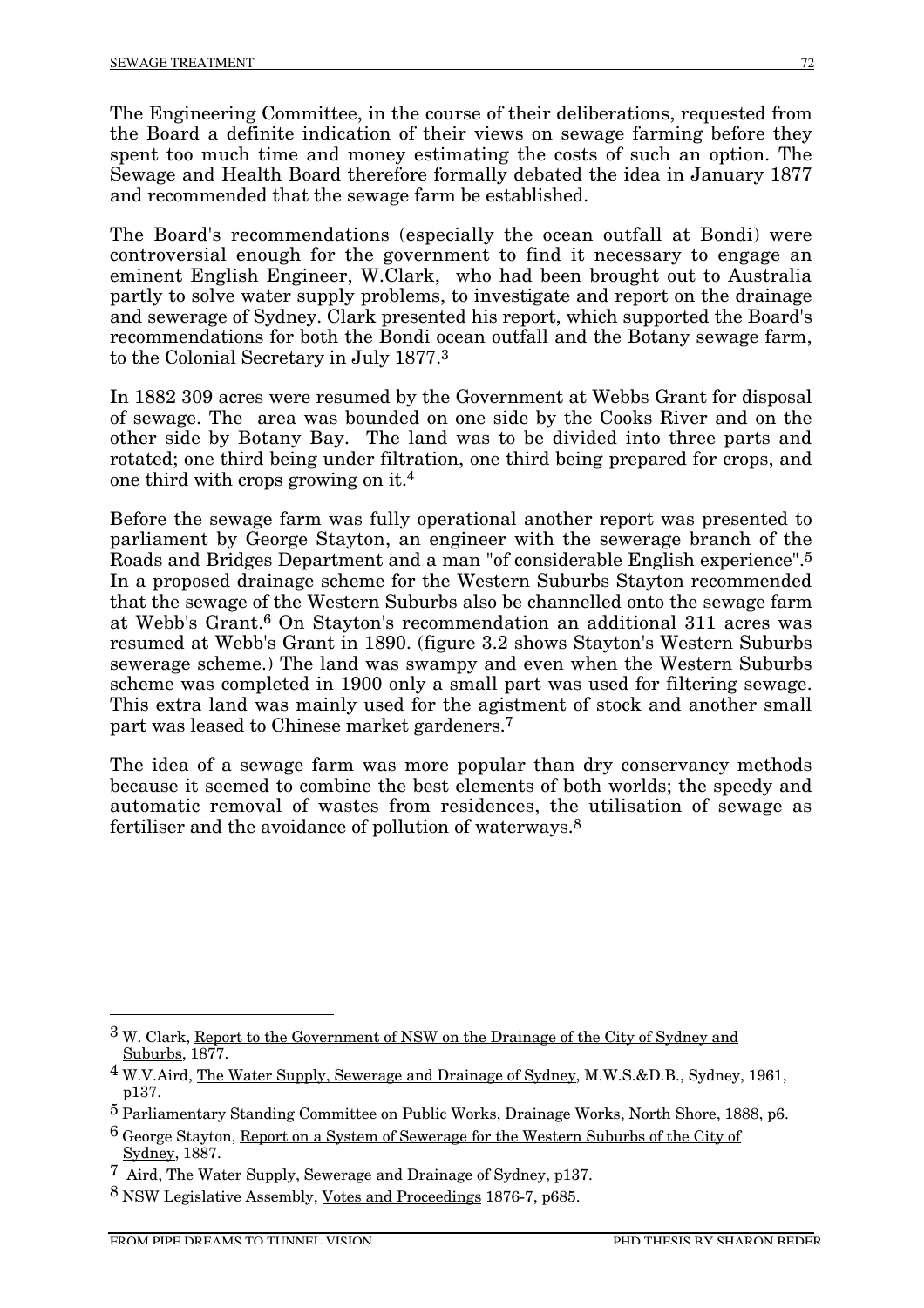

#### **Figure 3.2 Western Suburbs Sewerage System**

An anonymous poet in the Evening News extolled the benefits of sewage farms.

Dear people! thus to fill my maw, By outrage of just Nature's law!- If you but us'd your city's filth To fatten crops, and feed their tilth, Till Nature turning "vile" to "good", Returned your waste in fruit or food! Your farms and fields would gain in wealth, Whate'er your city wins in health, And lustier crops and lengthening lives Would prove how sense, with science thrives.9

Many Sydney-siders had been impressed by the "immense" vegetables produced by Chinese market gardeners who made use of sewage as a fertiliser without any ill-effects. 10 However, the faith that many laypeople had in the value of sewage farming as a sensible and commonsense practice was not reflected in circles where the certainty of economic values were what counted. Mr Watt, the Government Analyst, argued that waterborne sewage had very little manurial value and should be disposed of into the sea where possible.11 Clark claimed that no process of turning sewage into manure had been a financial success and in

 <sup>9</sup> Evening News, 23rd March 1880.

<sup>10</sup> Sewage and Health Board, Tweflth and Final Report, pp 134-5.

 $11$  ibid., pp134-5.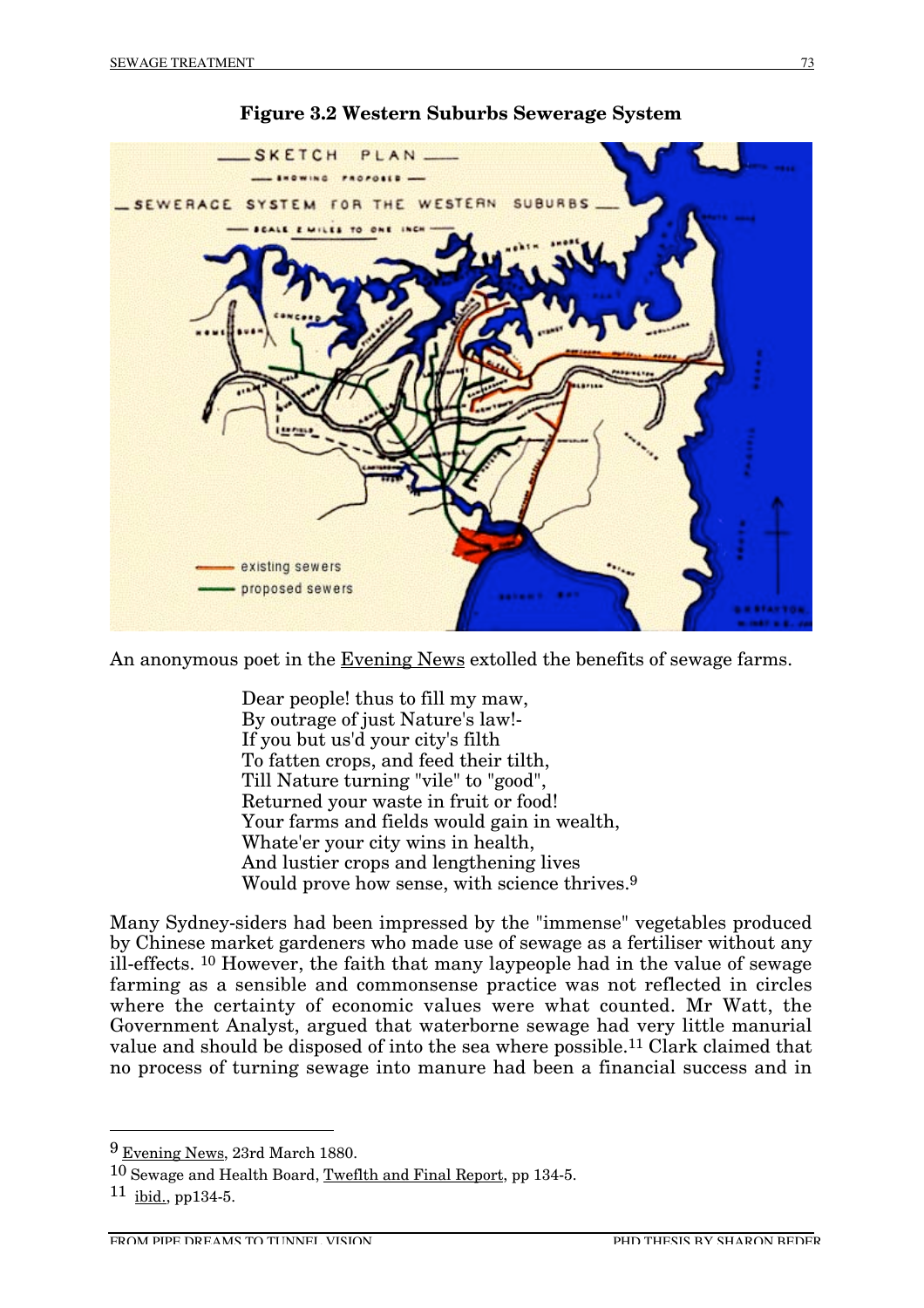Sydney, where labour was expensive, it was even less likely to be profitable.12 A Tasmanian engineer argued that "every pound gained in a year by a sewage farm is gained by a yearly expenditure of more than a pound either in labour or in interest upon capital expended."13

By the time Stayton reported in 1887 the Adelaide sewage farm had been established and was just beginning to make a profit. It had 470 acres which were irrigated with the city's sewage and in the Winter intermittent-downward filtration was also used because of the extra rainfall. Stayton said the Adelaide farm

shows that liquid sewage is an especially valuable fertilizer in a hot climate, and that under good management, a substantial income can eventually be derived from grazing and fattening stock and from the growth and sale of root crops, fodder, plants, fruit and vegetables.14

Several British non-engineering experts tried to estimate the value of sewage as fertiliser. For example, Professor Corfield valued it at 1 million pounds per year per 3 million people.15 Burke, another British expert, pointed out that in England at the time an enormous amount of manure was imported and artificially manufactured. Guano was imported from Peru and other islands and the Peruvian government was already concerned that the deposits would soon be exhausted. The market for artificial fertilisers was also immense.

Indeed, the number of artificial manure companies paying large dividends, as well as the immense fortunes realized by so many private manufacturers, has almost passed into a proverb, and is perhaps the best index to the enormous demand for artificial manure in this country. 16

Burke judged any system of sewage disposal by its ability to extract as much of the valuable constituents as possible from the sewage. To him this was equally important as obtaining a pure effluent.17 This was, however, not a universal view.

The debate within the Sewage and Health Board reflected to some extent the debate going on in the wider community over sewage farms. Members of the Board were unsure about a sewage farm because of the reported experiences of sewage farms overseas and one member argued that it would become a "permanent nuisance, very offensive and dangerous to the health" and that there was a real risk of disease being caused by eating produce grown on a sewage farm 18

 <sup>12</sup> Clarke, Drainage of the City of Sydney and Suburbs, p13.

<sup>&</sup>lt;sup>13</sup> A. Mault, `The Sewerage of a Seaside Town', Australasian Association for the Advancement of Science 4, 1892, pp772- 3.

<sup>&</sup>lt;sup>14</sup> George Stayton, Sewerage and Drainage of the Western Suburbs, Department of Public Works, 1887, p22.

<sup>15</sup> W.H.Corfield, Sewerage and Sewage Utilization, D.Van Nostrand, New York, 1875, pp76-79; 127.

<sup>16</sup> Ulick Ralph Burke, A Handbook of Sewage Utilization, 2nd edition, E & F.N.Spon, 1873, pxv.  $17$  ibid., pxiii.

<sup>&</sup>lt;sup>18</sup> Sewage and Health Board, Twelfth and Final Report, pp131-2.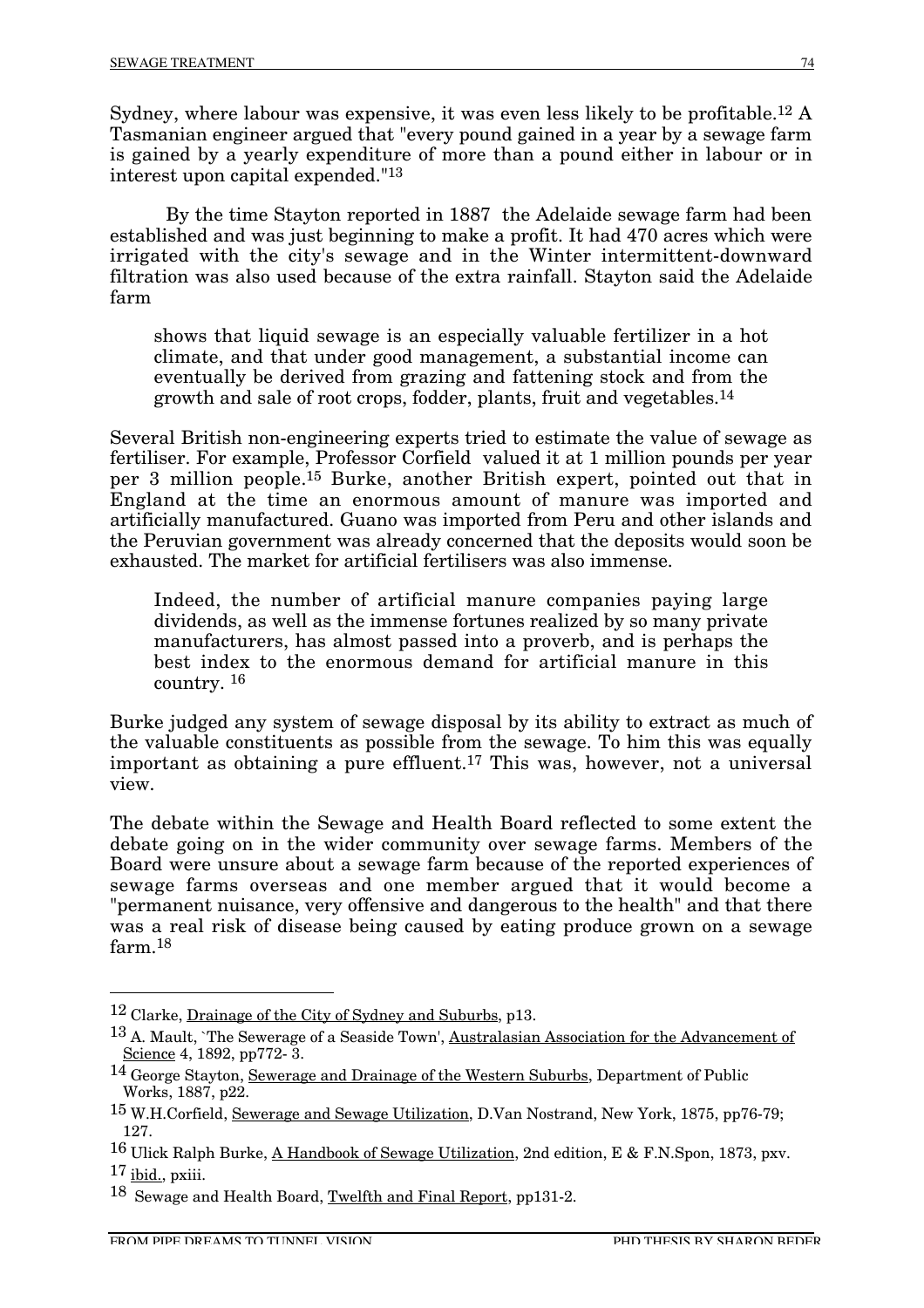Moriarty, the Engineering Committee's representative on the Board quoted extensively from various British reports which supported the idea of "downward intermittent filtration." He gave examples of successful farms in Britain and pointed out that the soil was enriched in the process, that there was no evidence of ill-health in neighbouring residences and that there was no evidence that entozoic diseases were propagated by the produce.19 Mr Dansey, the City Health Officer, and Dr Alleyne, Health Officer, also members of the Board did not feel sewage farms were a health problem either.20

The main community opposition to the idea came from those living near the proposed location of the farm. In March, 1880 a meeting of mayors of suburban municipalities was held to consider Clark's scheme of sewerage. Several Mayors expressed their opposition. The Mayor of Alexandria, Mr Henderson, called the scheme for draining the southern suburbs of the city "one of the most monstrous proposals that was ever suggested by any Government." He pointed out that the location intended for a sewage farm was "a perfect swamp" and that 100 acres would be totally insufficient. The Mayor of St Peters, Mr Judd, agreed that the idea was "a most monstrous one".21 Shortly afterwards, a deputation, claiming to represent 40,000 people went to see the Minister for Works to protest against the plan for the southern draining sewage.22

Also the perception that sewage grown vegetables might be harmful had some currency in the community. This found expression in letters to newspapers. For example one letter writer claimed that in Paris many people had asserted that "an injurious flavour of sewage matter" could be detected in vegetables grown in this way.23 Most people agreed that a poorly managed sewage farm could be a real nuisance but advocates of sewage farming claimed that a properly run farm was safe and healthy and not smelly: 24

... careful investigations in France, Germany, and England have failed to bring to light a single case of injury to health, or of offence arising from sewage irrigation properly conducted.25

The debate amongst the experts on the best means of disposing of or treating sewage was every bit as fierce as that over the best way of carrying it away from residences. Burke, an English barrister, wrote in 1873 that

a well-known sanitary reformer once said to us that he knew only one topic besides polemics upon which men's party spirit got the better of their good sense, and even of their regard for truth and justice, and that was the treatment of sewage.26

 $19$  ibid.

<sup>20</sup> ibid.

<sup>21</sup> Sydney Morning Herald, 17th March 1880.

 $22$  Evening News, 27th March 1880.

<sup>23</sup> Evening News, 20th March 1880.

<sup>24</sup> Corfield, Sewerage and Sewage Utilization, p121; W.H.Corfield, A Digest of Facts Relating to the Treatment and Utilisation of Sewage, MacMillan & Co, 1871, pp271-283.

<sup>25</sup> Sydney Morning Herald, 24th March 1880.

<sup>26</sup> Ulick Ralph Burke, A Handbook of Sewage Utilization, pix.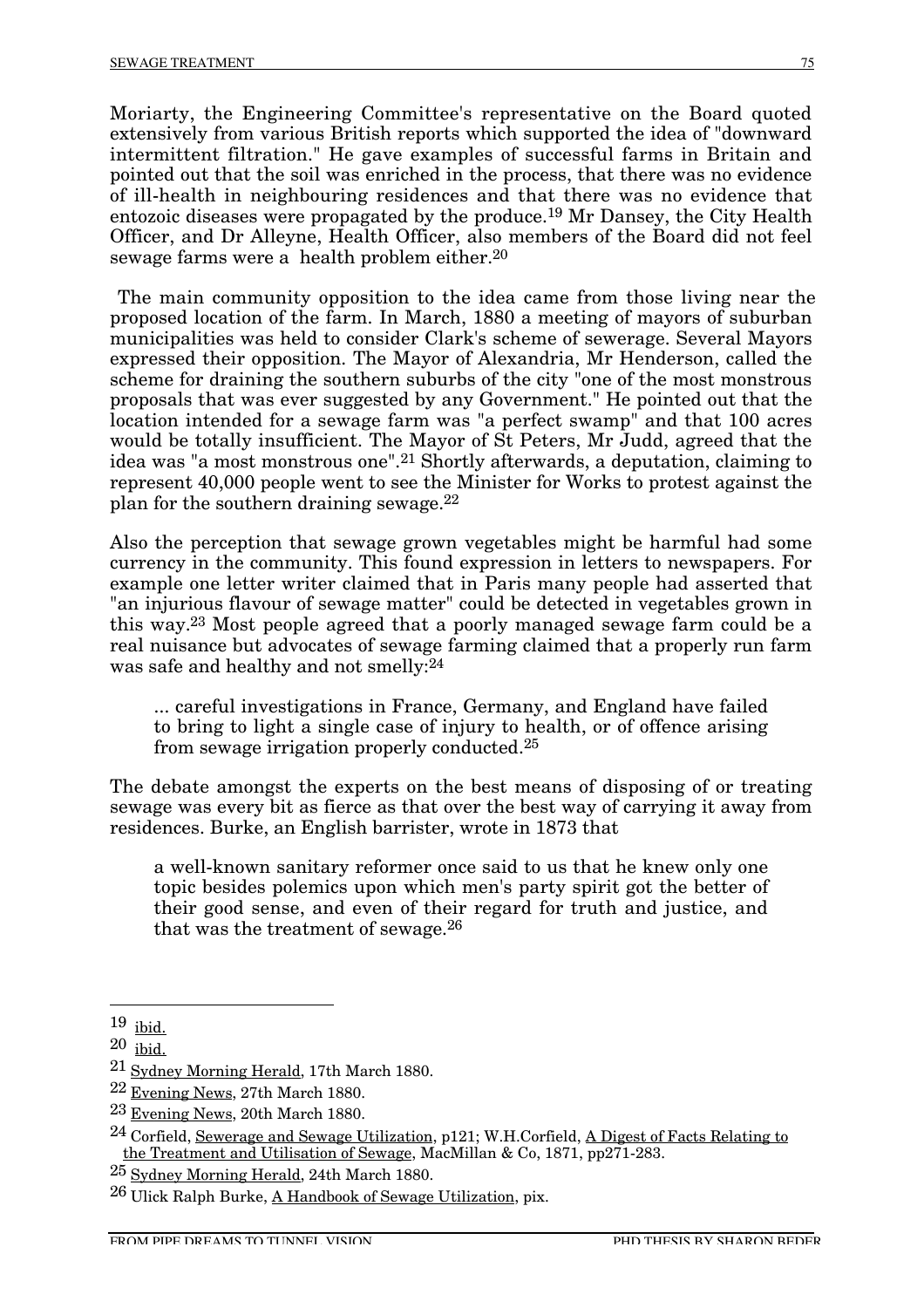This led to the most confusing discrepancies in the statistics, Burke observed, so that manure was valued at over £5 per ton by one writer and at less than the cost of carriage by the next. A high authority claimed that a sewage farm was unhealthy to neighbouring residents whilst the statistics showed the death-rate in the area had decreased markedly since the establishment of the farm.27

As for the chemical analysis of the effluent, Burke complained,

One would think that when we had reached the region of pure science a calm voice would speak from the laboratory in the unprejudiced tones of perfect accuracy; 28

But no, each scientist found differing amounts of nitrogen and reached different conclusions. 29

The inability to resolve these controversies over scientific points, which had also marked the debate over dry conservancy technologies and would later be typical of controversies over chemical precipitation, artificial filters and septic tanks, were all symptoms of an immature field of study which had not been fully colonised by a professional group with its own paradigm.

# **A HALF-HEARTED EXPERIMENT IN SEWAGE FARMING**

Although Sydney engineers would have preferred ocean disposal, they were not averse to experimenting with intermittent downward filtration which was receiving some good reports overseas as a new and modern way of sewage farming. Its real advantage in many towns and cities in Britain and the United States was that it took up far less land than traditional sewage farming and land was often scarce and the ocean distant in these places. The situation was somewhat different in the newly established city of Sydney but the perception of the value of intermittent downward filtration overseas was transferred to engineers here.

The Sydney Sewage and Health Board decided that the sewage farm would be an experiment which, if it failed, would not be wasted since the sewers could be "extended to Botany or elsewhere". The land could be sold and the outlay to take the sewage to the farm would fit into "any scheme adopted hereafter". The advantage of the scheme, was that it did not "bind the country to any large expenditure".30

Moreover, it was readily realised that the lobby for utilisation of the sewage as fertiliser was fairly strong at that time in Sydney and the sewage farm experimentation had the added bonus of placating that lobby. One member of the Sewage and Health Board said,

I feel sure the inhabitants of this city would be more satisfied to go to the expense of a second great sewer when they know that sewage

 $27$  ibid., px.

<sup>28</sup> ibid., pxi.

 $29$  ibid., pxi.

<sup>30</sup> Sewage and Health Board, Twelfth and Final Report, pp143-6.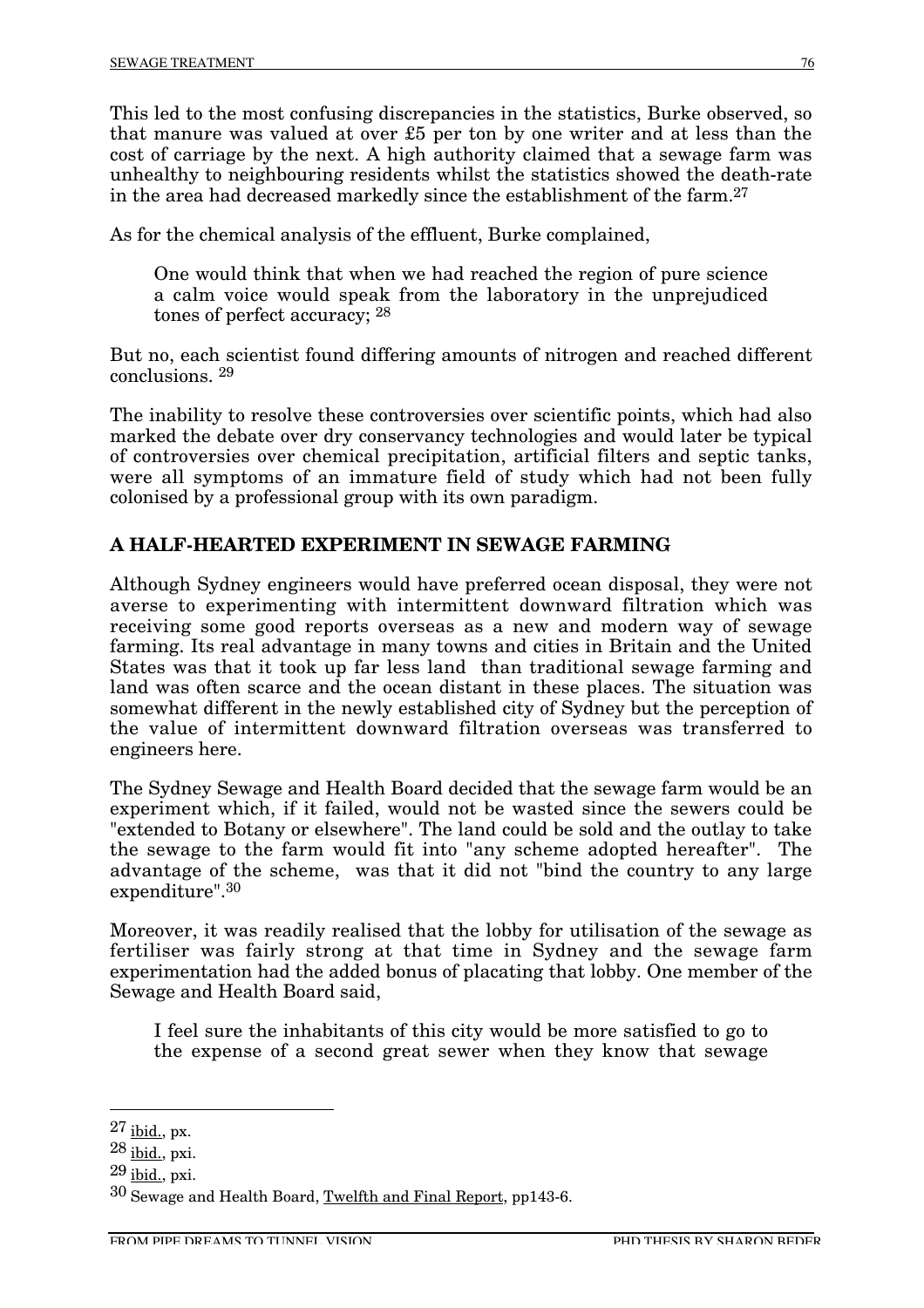farms will not answer. I do not think they will be satisfied until the experiment has been made.<sup>31</sup>

In other coastal towns and cities where ocean disposal was more economic, less effort was made to placate the utilisation lobby. A typical argument which was put forward in the United States in answer to the alleged wastefulness of waterway disposal was put forward by Colonel Waring, an American engineer,

When our sewage flows off with the drainage, its constituents are, perhaps, quite as likely to come back to us in the form of fish, shellfish, or seaweed, as they are to come back in the form of crops when it is spread over an irrigation field.32

The underlying preference for ocean disposal and the experimental nature of the sewage farm determined the location of Sydney's farm. It was placed at Webb's grant, on the way to the sea on the north-west corner of Botany Bay, bounded on one side by the bay and on the other by the Cooks River. The site was composed of low-lying, raw drift sand and covered in scrub. The land had already been purchased by the government for the purpose of dumping nightsoil and it was a location from which a sewer main could easily be extended to the coast should the experiment fail.

Although one member of the Sewage and Health Board and many locals argued that the land at Webb's grant was far too small an area and totally unsuitable for the purpose, the engineers were considered to be the experts in this area. The choice of location was, however, made on grounds other than maximising the effectiveness of the farming operations.33 Clark declared the land at Webb's grant to be suitable and that there was sufficient land less than ten feet above sea level available.34 Stayton also claimed the remote site with its "free sandy soil" 8 or 9 feet above sea level was "admirably fitted" for sewage disposal.<sup>35</sup>

Sewage was first turned on to the farm in August 1887. In the first years of operation of the Botany Sewage Farm about 1.5 million gallons of sewage would arrive at the farm each day. Lime was added to the screened sewage for precipitation and cleansing and the effluent was then transported to the irrigation beds which took up 34 acres at one end of the farm. The irrigation beds were at different levels separated by earthen banks and with filtration drains which channelled the effluent to the Cooks River. These beds were each flooded with effluent in rotation and, while not in use, they were cultivated with the sewage sludge which was ploughed into them.36

At first the sewage farm was a great success. (see figure 3.3) On the cultivated land the Board's employees produced cabbages, turnips, lucerne and sorghum and this produce was readily sold. The produce not sold was consumed by pigs

 <sup>31</sup> ibid., pp146.

<sup>32</sup> Geo.Waring, Jr, Modern Methods of Sewage Disposal, D.Van Nostrand, New York, 1894, p42.

<sup>33</sup> Sewage and Health Board, Twelfth and Final Report, p131.

<sup>34</sup> Clark, Drainage of the City of Sydney and Suburbs, p13.

<sup>35</sup> Stayton, Sewerage and Drainage of the Western Suburbs, p8.

<sup>36</sup> F.J.J. Henry, The Water Supply and Sewerage of Sydney, Halstead Press, Sydney, 1939, pp171-2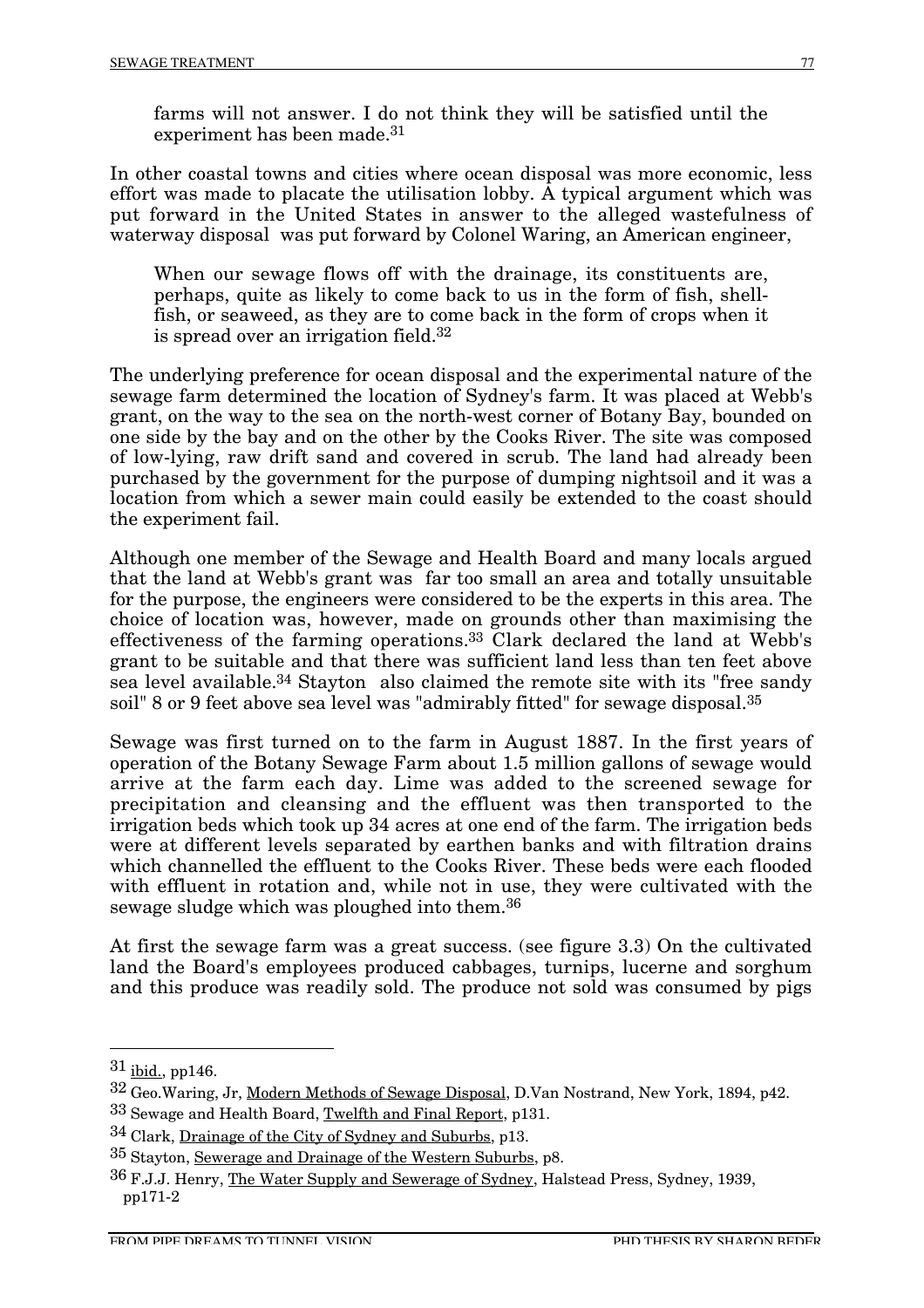and cows purchased for this purpose. Areas not suitable for crop raising were laid out in grass paddocks for agistment of cattle.37 It was reported in 1890 that lucerne had grown "beyond expectation" and the effluent water, which was analysed by the Government Analyst every quarter, was purified satisfactorily.38

the question of disposal had been solved favourably from a sanitary point of view, and it accords with the opinion of sanitary engineers who have had any experience in the matter, that notwithstanding any prior treatment the sewage should, as a final measure, be disposed over and filtered through land.39



**Figure 3.3 Sydney's Sewage Farm**

In 1893 the Board decided to lease the farm out since it had shown what could be done commercially and in 1894 it was leased for ten years subject to the Board being able to continue to use the land for sewage disposal. It was hoped that in this way the rental for the land would cover the Board's running costs for the farm. It had been costing between £500 and £600 per year to operate the farm. However, the farm was not properly maintained by the lessee. The resultant state of the farm was such that the sewage disposal operations would soon be compromised. After 12 months the Board was forced to cancel the contract.40

The flow to the farm increased rapidly each year to 3.25 million gallons per day by 1900. Figure 3.4 shows the increasing flow to the farm and the filtration area set prepared for the sewage. One can see that after 1898 the flow to the farm rapidly increased without a corresponding increase in filtration area. Figure 3.5

 $37$  ibid.

<sup>38</sup> J.M.Smail and W.L.de L.Roberts, `Purification of Sewage', Australasian Association for the Advancement of Science 2, 1890, p684.

<sup>39</sup> Henry, The Water Supply and Sewerage of Sydney, p685.

<sup>40</sup> ibid.; Aird, The Water Supply, Sewerage and Drainage of Sydney, p138.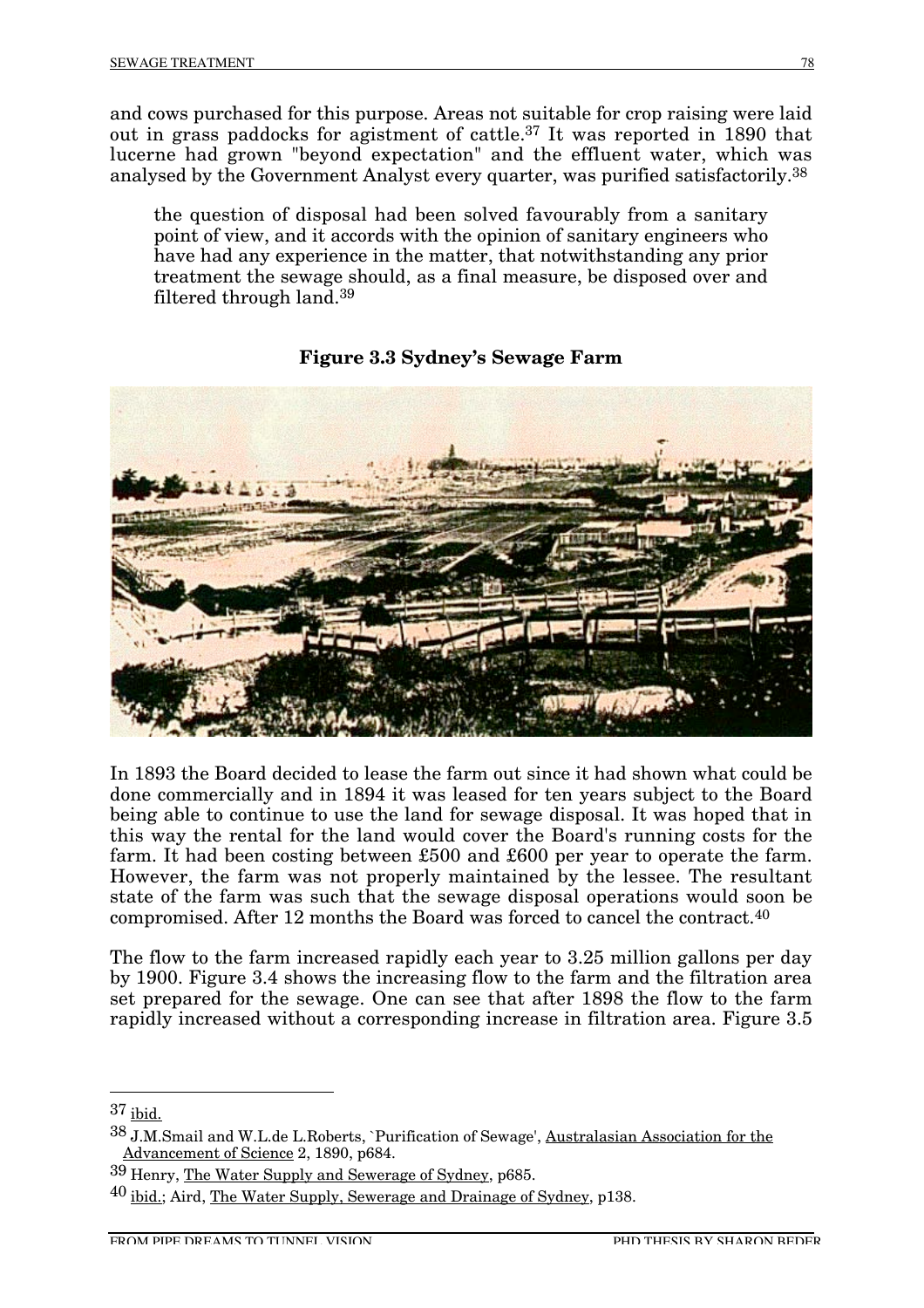shows the increasing number of houses being served by the city's sewerage system. Most of the additional sewage would have gone to the farm.



**Figure 3.4 Sewage Farm Area and Flow of Sewage**

**Figure 3.5 Number of Houses Sewered 1890-1906**



Information from MWS&DB Annual Reports

The population of the surrounding neighbourhoods also grew and in 1898 the Water Board together with the Public Works Department began some experiments with filters and tanks with the idea of changing to biological treatment of the sewage because of the complaints from neighbouring localities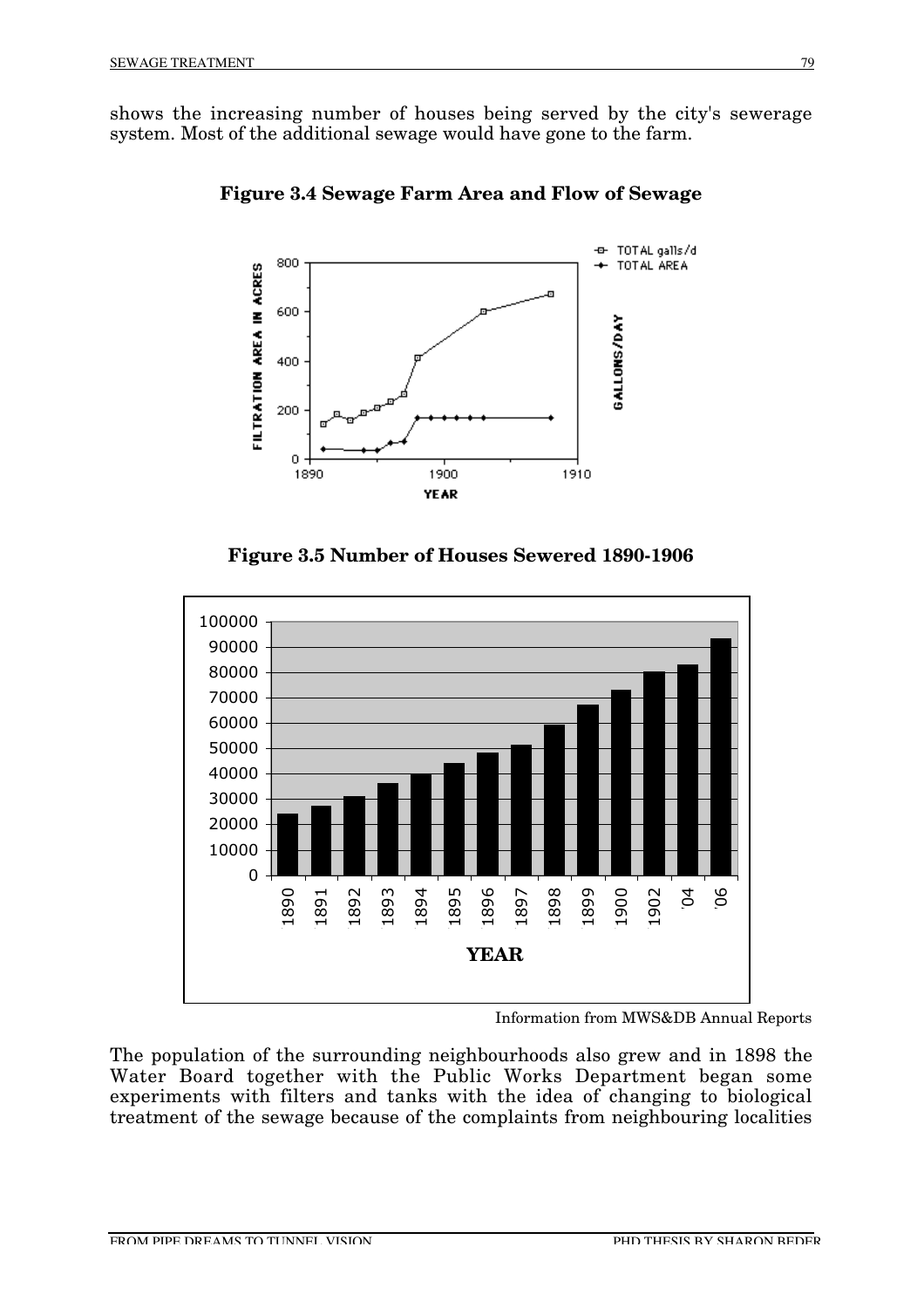and threats of legal action.41 By 1900 William Hamlet, the Government Analyst, was proclaiming the Botany sewage farm as a dismal failure. The land was waterlogged and fouled, he said.<sup>42</sup> Complaints about the sewage farm were stepped up in the next few years. In 1903 a local resident described how what seemed like raw sewage was conveyed via open channels onto the land. The sewage percolated through the sand and was washed into the Cooks River where, after the tide receded, the sediment was dried by the sun and blown "all over the place as far as Tempe". The resident said that local fishermen were complaining that their livelihoods were being threatened because fish and prawns were becoming scarce in the Cooks River and also because people were reluctant to buy fish caught in the Cooks River because of the sewage.43

The Medical Officer of the Water Board, Dr Mailler-Kendall, responded to these complaints in a way that was to become typical of Water Board dealings with the public. He said that the Board had done all it could to minimise the smell from the farm and satisfy people who were complaining. He suggested that many of the smells came from the Chinese gardens and wool-scouring and boiling down establishments at Alexandria and Botany. Sewage did not harm fish and anyway he had never noticed a fishing industry at Cooks River. Tanneries and woolwashing works all discharged their wastes into the Cooks River and the sewage farm could not be blamed for its pollution. There was no danger to health. The Water Board, he said, wanted to change the sewage farm to a septic system but did not have the money.<sup>44</sup>

The next day Dr Ashburton Thompson, President of the Board of Health, confirmed that the Board of Health considered the Sewage farm to be a very bad nuisance but that he believed that the Water Board engineers had done all they could to stop the nuisance. He said he had advised the local authorities that "the only proper and satisfactory course" was to use the Public Health Act and summons those responsible for the farm management to Court where an order might be made that the nuisance be abated. The Council had not done this however.45

The statements of the Water Board Medical Officer also provoked a flock of letters to the editor. It was alleged that sewage was discharged directly into the Cooks River when it rained heavily. One writer exclaimed

Surely dumping faecal matter in its crude state on the farm is not treatment...the manner in which the whole system is conducted is a disgrace to a civilised community.46

Property owners in the area were concerned about the sale and rental value of their properties and the local progress associations were considering combining to take legal action against the board because of the depreciation of property.47

 <sup>41</sup> Henry, The Water Supply and Sewerage of Sydney, pp173-4.

<sup>42</sup> William Hamlet, `Anniversary Address', Royal Society of NSW 34, 1900, p22.

<sup>43</sup> Daily Telegraph, 7th May 1903.

<sup>44</sup> ibid.

<sup>45</sup> Daily Telegraph, 8th May 1903.

 $46$  ibid.

<sup>47</sup> ibid.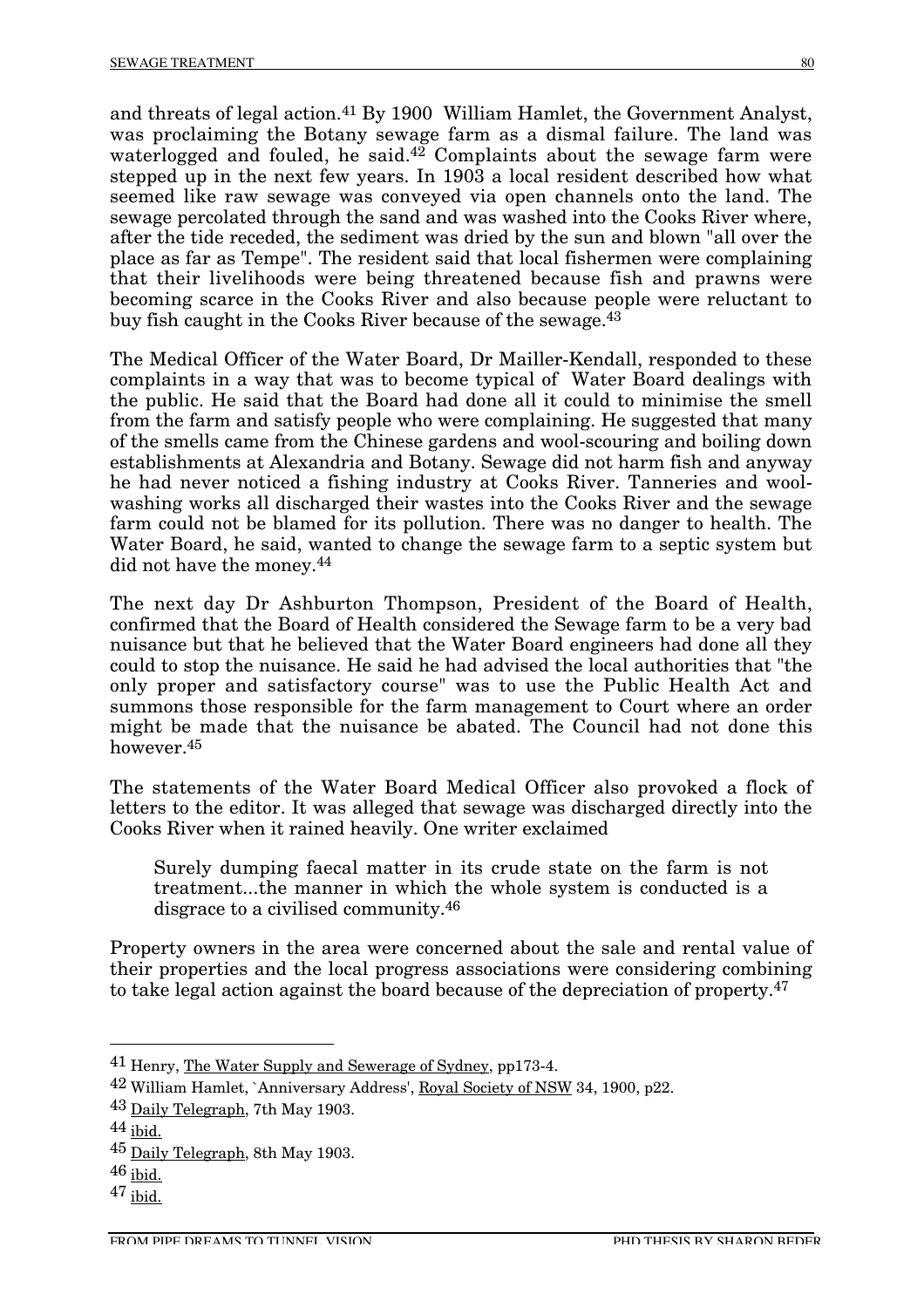Two years later citizens of Rockdale and Arncliffe, the suburbs neighbouring the farm, admitted that although the smells from the farm had been retarding settlement in the area for some time and reducing property values the council and the property owners had tried to keep "the knowledge of the prevalence of these odours to themselves, not wishing to make the matter public" and had only spoken about it freely when the Government was proposing to do something about it.48 This pattern of self-suppression of public complaint by local communities was to be repeated many times in the following decades.

In a later government report it was admitted that the sewage farm did give off "exceedingly disagreeable and offensive" odours although there was no evidence that these odours were unhealthy. The reason that the sewage farm was such a nuisance, the report claimed, was because of the unsuitability of the area. The soil was raw sand and therefore did not contain enough organisms for breaking down the sewage and the location was subject to tides so that the land was periodically saturated with salt water and sewage "to an extent that makes successful operation impossible".49 This finding is in marked contrast to the assurances given by the engineers earlier on.

Besides the physical unsuitability of the site, the farm was overloaded. The planned rest times for the filter beds were not always practicable and the land had become "sewage sick" so that little profit could be obtained from growing vegetables on it.50

The Sydney Sewage farm was compared with those in Melbourne and Adelaide and found to be distinctly lacking. Both these latter farms, the report claimed, were profitably operated without public complaint. The Melbourne farm, at Werribee (4.5 miles from any centre of population) covered 8,847 acres of land, all of which were suitable for farming and would have been classed as agricultural land before the application of sewage. 22-25 million gallons of sewage were disposed of on the farm daily. (cf 931 acres at Botany of which 200 were usable for 7 million gallons daily) $51$ 

By 1905 complaints had reached such a level that a Parliamentary Standing Committee on Public Works met to consider a scheme for treating the sewage from the Western suburbs which at the time was discharging onto a part of the sewage farm near Arncliffe. The Committee, admitting that complaints had been justified, recommended that four septic tanks and filters be installed to deal with this sewage.52

That same year, 1905, swine fever caused the destruction of the farm's pigs and although pig raising had been profitable it was not resumed after this. By 1908 so much of the farm was continually flooded because of the greatly increased flow of sewage (6.75 million gallons daily) that the raising of crops had become a very

 <sup>48</sup> Parliamentary Standing Committee on Public Works, Scheme for Treatment of Sewage at the Western Suburbs Outfall on the Rockdale Sewage Farm, 1905, p9.

<sup>&</sup>lt;sup>49</sup> Parliamentary Standing Committee on Public Works, Disposal of Sewage from the Western, Southern, Illawarra, and Botany Districts, 1908, p7.

<sup>50</sup> ibid., pp7-8.

 $51$  ibid., p10.

<sup>52</sup> Parliamentary Standing Committee on Public Works, Scheme for Treatment of Sewage at the Western Suburbs Outfall on the Rockdale Sewage Farm, 1905.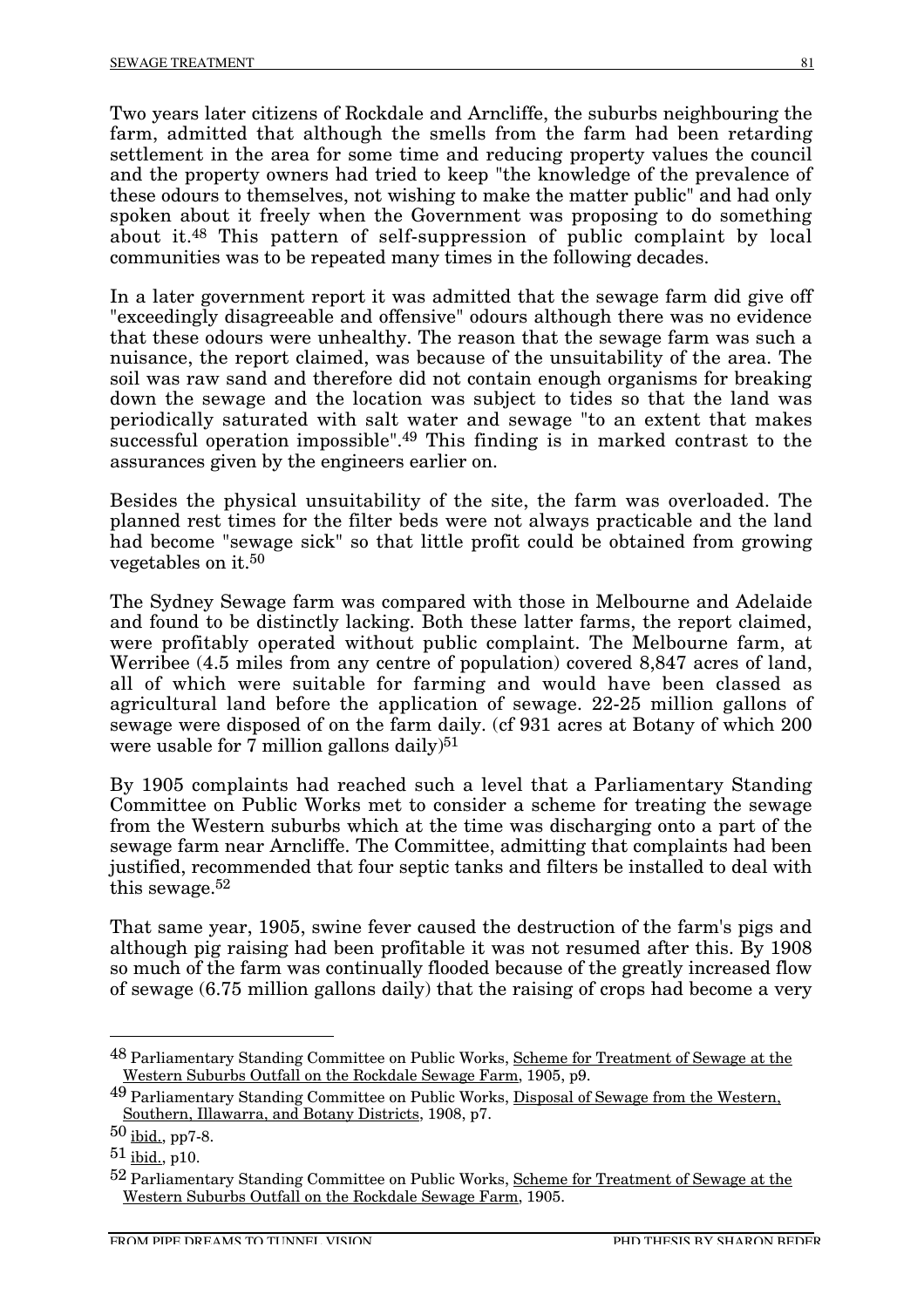small proportion of the farm's activities and a few years later crops were abandoned altogether.53

In 1916 the Southern and Western Suburbs Ocean Outfall Sewer was completed (see next chapter) and the sewage farm ceased to operate. In 1918 there was an attempt to lease out the old filter bed areas and it was found that the soil had already reverted to raw sand.54

# **CHEMICAL PRECIPITATION - A SHORT LIVED EXPERIMENT**

By 1891, George Stayton, the government engineer who had recommended that the sewerage of the Western suburbs be treated at the Botany sewage farm by intermittent downward filtration, was arguing against the use of this method for the sewage of Parramatta which lay too far west of the city to consider ocean disposal in the short term. He had just returned from a tour of British sewage treatment works and had presented a report to parliament on methods of sewage purification. Stayton claimed that intermittent downward filtration was not "making any particular advance in England".<sup>55</sup> He was particularly impressed, however, by three different systems of chemical precipitation.<sup>56</sup>

Chemicals were first used to deodorise and disinfect sewage. The idea was not so much to sterilise the sewage as to retard its putrefaction until it could be disposed of so that it would not create a nuisance or endanger the public health. Chemicals used for this purpose included carbolic acid, charcoal, chloride of lime, permanganate, sodium hypochlorite and chlorine.57

Chemical precipitation for the purposes of purifying sewage was used in Britain following the Public Health Act of 1875 which was aimed at protecting rivers which had become grossly polluted by the combination of water-carriage technology and discharge into the nearest watercourse. The Act insisted that sewage be treated before discharge. Sewage farming had been the preferred method but land was often scarce or unsuitable in British inland towns and cities. Chemical precipitation before land treatment reduced the amount of land required.58

The first chemical precipitant patented was lime. The Botany Sewage Farm had utilised lime precipitation as a preliminary treatment before the effluent was treated by the land, however, it was never referred to as an example of the use of chemical precipitation as it was considered that this part of the process was very minor. At one stage the addition of lime was discontinued at the sewage farm but it was found that the sewage was more beneficial to the crops when the lime was

 <sup>53</sup> Henry, The Water Supply and Sewerage of Sydney, pp173-4.

 $54$  ibid.

<sup>55</sup> George Stayton, Sewage Purification, NSW Legislative Assembly, 1891, p14.

<sup>56</sup> ibid., p1.

<sup>57</sup> H.H.Stanbridge, History of Sewage Treatment in Britain, Part 3, Institute of Water Pollution Control, Kent, 1976, p4.

<sup>&</sup>lt;sup>58</sup> John Sidwick, `A Brief History of Sewage Treatment-1', Effluent and Water Treatment Journal, February 1976, p68.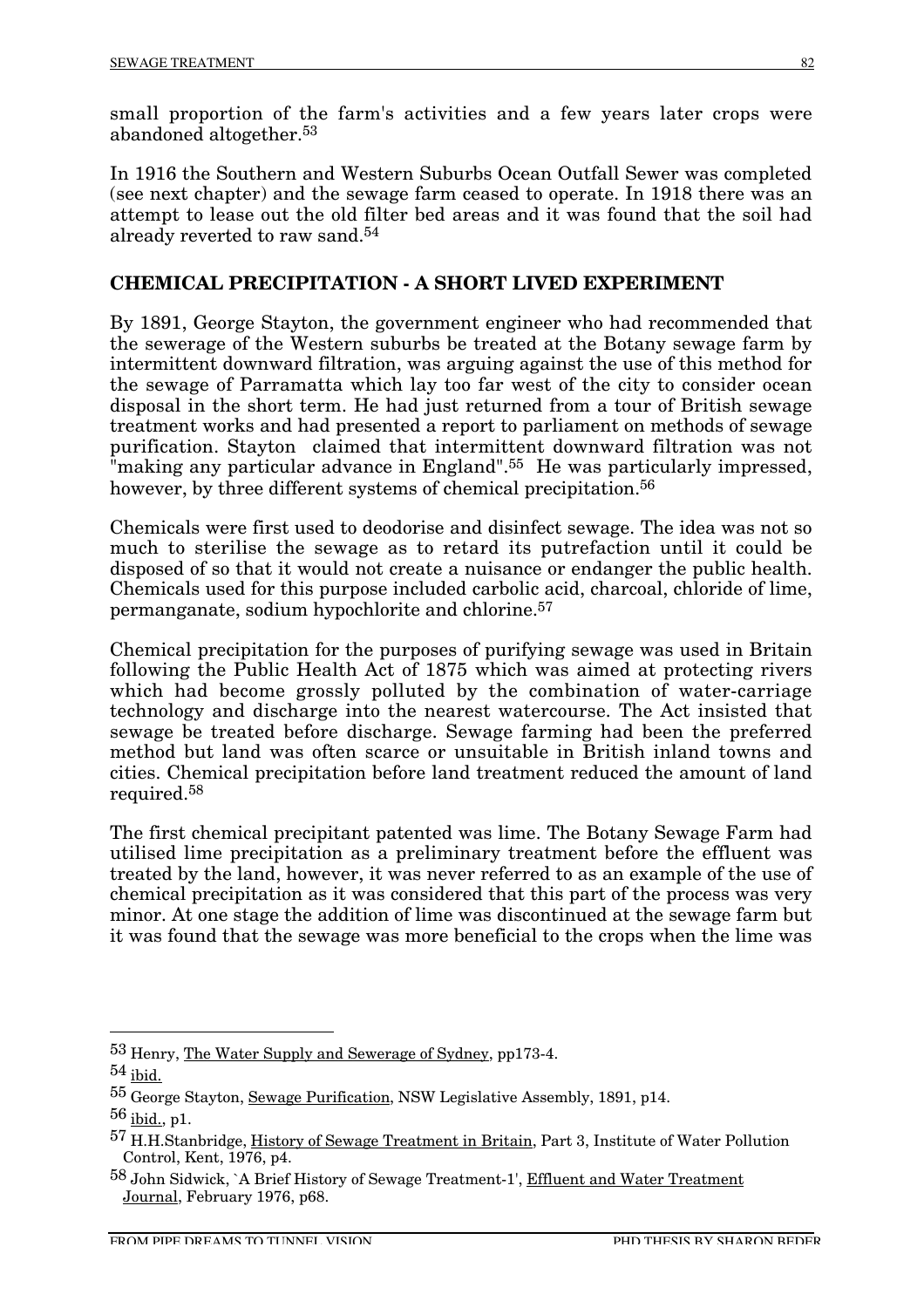added. The sludge which was precipitated out was used to form banks or was applied directly to the land and the Board claimed that it caused no problem.59

Between 1856 and 1876 it is estimated that over 400 patents were granted for chemical precipitants.60 Little was understood about the science behind precipitants and a writer at the time observed,

Inventors seem mainly to have looked out for articles which were cheap, or entirely worthless, and heaped them together without any definite notion of the part which they were separately and collectively to play. This alone can count for the recommendation of such bodies as coal-ashes, soot, salt, gypsum, etc., which in almost every case would do more harm than good. Very often we see, especially in the older specifications, materials given as alternatives whose action, if any, must be evidently quite dissimilar the one to the other.<sup>61</sup>

Often the precipitants were unwanted by-products of industrial processes used with some other material  $62$ 

Many limited liability companies were formed to exploit the situation and make profits from patented precipitation processes. They promoted their processes using test results from experiments often undertaken by their own employees and literature giving a misleading interpretation of the results. By 1884 they had all gone into liquidation and their treatment works had become the property of the local authorities.63

At first it was hoped that the expense of treating the sewage could be recouped from turning the precipitated sludge into a valuable fertiliser.64 This notion was based on a belief that the valuable constituents of the sewage were contained in the solids and that the chemicals used for precipitation would increase the fertilising properties of those solids. It was thought that the precipitated solids would be in a far more convenient form for conversion to manure and transportation to farms and would therefore be a more economical means of utilising the sewage than applying the sewage directly to the land. 65

It was generally recognised by opponents and proponents alike that chemical precipitation did not purify the sewage but merely clarified it and that the chemical precipitation had to be used in conjunction with some sort of filtering process.66 For Stayton's Parramatta scheme he proposed that a patented chemical precipitation system, known as the International system, be used. It had two stages. In the first stage the sewage was precipitated and deodorized in settling tanks with a magnetic precipitant and deodorant called "ferozone" (trade

 <sup>59</sup> M.S.W.&D.B., Annual Report, 1901, p70.

<sup>60</sup> Stanbridge, History of Sewage Treatment in Britain, Part 3, p8.

<sup>61</sup> J.W.Slater, quoted by Stanbridge, Part 3, History of Sewage Treatment in Britain, p9.

<sup>62</sup> Stanbridge, History of Sewage Treatment in Britain, part 3, p9.

<sup>63</sup> ibid., p12.

<sup>64</sup> Sewage and Health Board, Twelfth and Final Report, p9.

<sup>65</sup> Stanbridge, History of Sewage Treatment in Britain, Part 3, p8.

<sup>66</sup> J.M.Smail & W.L.de L.Roberts, 'Purification of Sewage', Australasian Association for the Advancement of Science II, 1890, p682.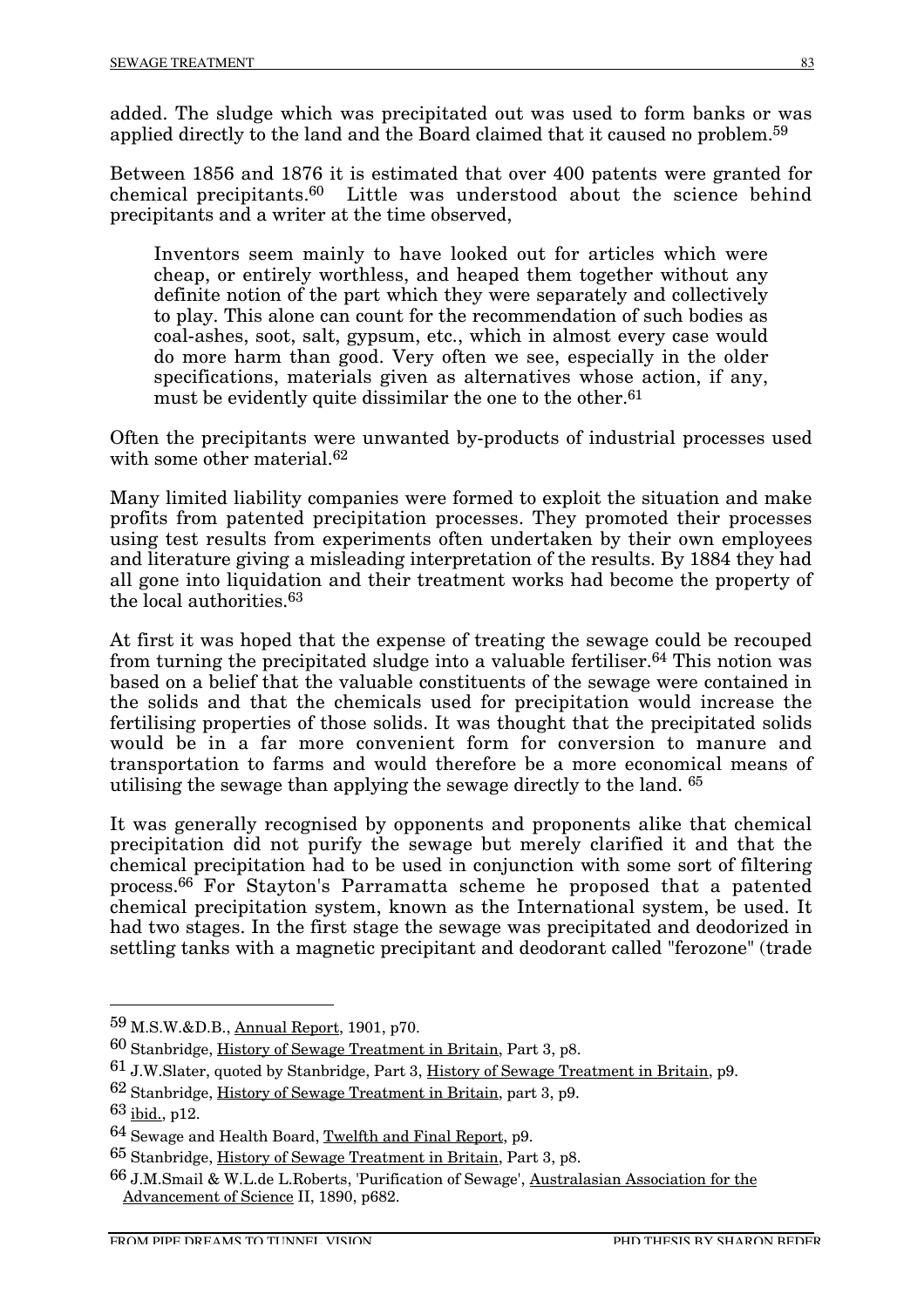name for a preparation of salts of iron and alumina). In the second stage artificial filters were proposed rather than sand or earth. The partly purified sewage-effluent would pass through "polarite" filter beds (another trade name for a "specially prepared rustless and magnetic oxide of iron) which were supposed to trap the remaining solids and oxidise putrescible matter held in solution. The sludge could be mixed with refuse or pressed and dried and sold to farmers.<sup>67</sup>

This scheme never went ahead however. On Stayton's advice the Parliamentary Standing Committee on Public Works had recommended against a proposed sewage farm for Parramatta and suggested that instead, the sewage be dealt with by a system of precipitation and filtration "or other effective modern process".68 However, there was much debate over this controversial decision particularly from sewage farm proponents, and engineers were divided over the relative merits of sewage farming and chemical precipitation with filtration.

As in previous debates over sewage disposal, neither side could agree on the efficacy, nuisance potential, fertilising potential or economics of each proposal. A key point of dispute was the suitability of the site for sewage farming. Stayton argued that the proposed site for the sewage farm was unsuitable because it was low-lying and consisted mainly of clay. He warned that the area would become surcharged and water-logged with sewage and give off offensive smells. He argued that the "International" system of precipitation and filtration that he advocated could be carried out close to populated areas without any smells or nuisance and would be more economical.<sup>69</sup>

The Commissioner and Engineer-in-Chief for Roads, Bridges and Sewers, Mr R.R.P.Hickson, who had proposed the sewage farm at Parramatta, disagreed with Stayton completely. It had been proposed to treat the sewage at Parramatta by a combination of broad irrigation and downward intermittent filtration on 42 acres of sand filling and 22 acres of friable clay "which although not capable of taking so much sewage [as sand] is considered by authorities to be even a better filtering medium".70 The site, argued Hickson, was the best in the area because of its distance from population, its ability to deal with the drainage of Granville and other nearby Municipalities and its capability of expansion.71

Stayton argued that a sewage farm would be costly whilst Hickson disputed that his scheme was more expensive than Stayton's. Hickson claimed that intermittent-downward filtration was the best method of sewage purification to use.

With reference to the question of the relative advantages of chemical precipitation and land filtration, I can without hesitation say that at the present time no sanitary engineer of eminence in Europe or

 <sup>67</sup> Stayton, Sewage Purification, pp4-5.

<sup>68</sup> Parliamentary Standing Committee on Public Works, Sewerage Works for Parramatta, 1892, p5.

<sup>69</sup> ibid., p8.

<sup>70</sup> R.R.P. Hickson, Parramatta Sewerage Scheme, 1892, p6.

 $71$  ibid., p4.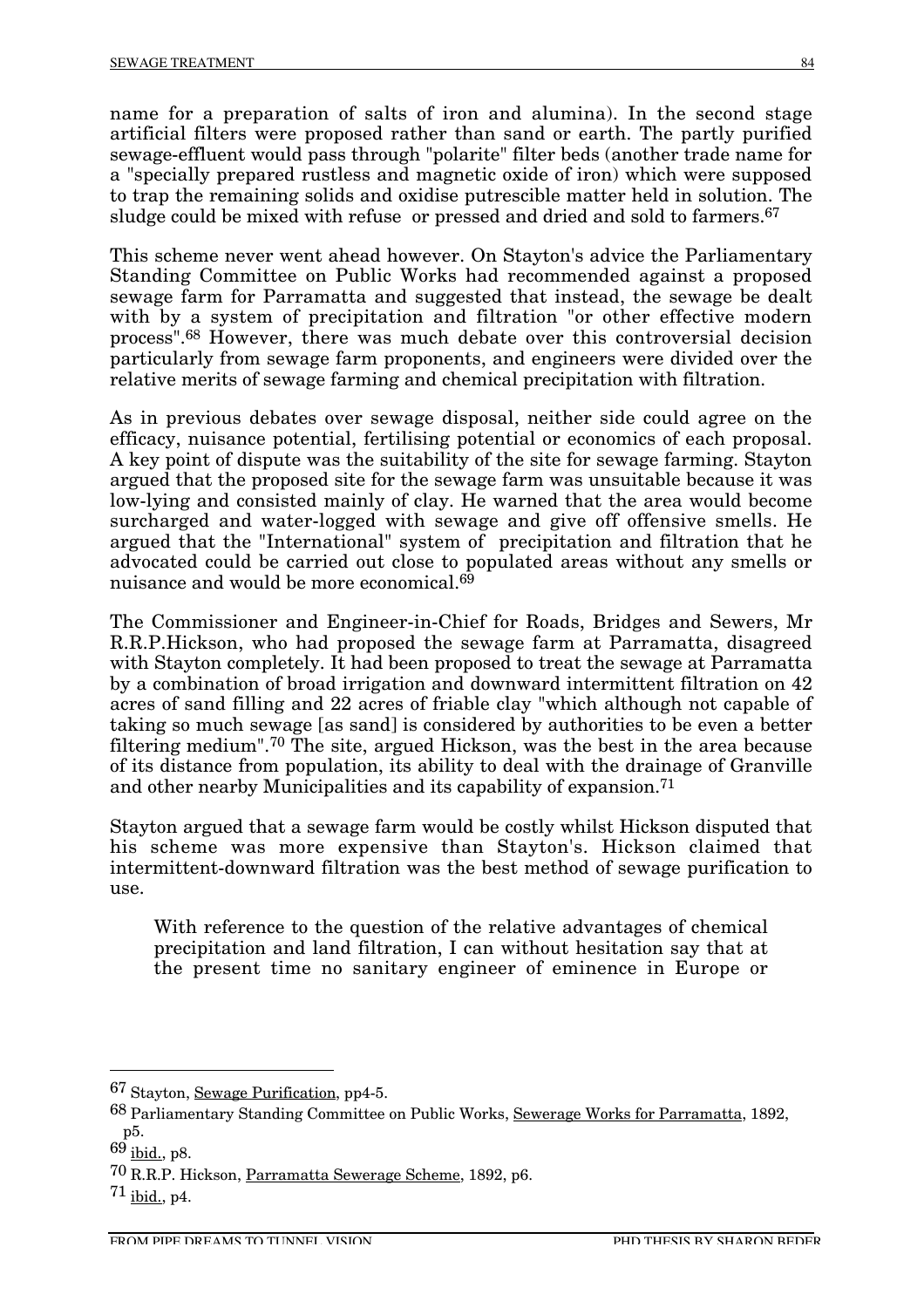America will be found who will give unqualified preference to the former.72

Precipitation had been adopted, Hickson pointed out, in London and some towns in Britain because land for filtration was not available, was too expensive or was unsuitable. Chemical precipitants merely clarified the sewage and retarded the action of nitrifying organisms in any subsequent filtering process. The International System, Hickson pointed out, had only been around for five years and while over 400 patents had been taken out for various precipitating mediums, "the "survivals" could be counted on the fingers."<sup>73</sup> Almost all the available literature on the advantages of the system, he claimed, was published by the International company itself.74 Stayton, on the other hand, argued that a recent Commission in Britain had determined that precipitation together with filtration gave "the best effluent known" and that this was a widely used method for towns in Britain.75

Another problem with chemical treatment, pointed out by engineers with the Water Board, was the difficulty of varying the dosage according to the varying strength and quantity of sewage during any twenty-four hour period. Some experiments had in fact been carried out at the Botany Sewage Farm with various quantities of lime and a lime/iron sulphate mixture. It was found that the amount required to be added to get a good result was so large that the costs, the increased bulk of sludge produced and the extra machinery required "would far outweigh any advantage obtained".76

At the end of his dissenting report, Hickson urged that no action be taken until "a competent and unprejudiced engineering opinion" had been obtained.77 The then Minister for Public Works agreed with this proposal and an expert board of three engineers was appointed. The board of Messrs Wardell, Chamier and Napier Bell reported in favour of the sewage farm scheme with the only modification being that a separate rather than partially separate system of sewerage be adopted which would exclude all rainwater. They claimed the proposed area would be "amply large enough" and quite suitable for sewage farming.78

The Parliamentary Standing Committee again met to discuss the question in the light of the expert board's findings. The Standing Committee excused their previous recommendations that a sewage farm should not be established on the grounds that they had not been given all the information in a way that would have enabled them to come to a proper conclusion.

 <sup>72</sup> Hickson, Parramatta Sewerage Scheme, p1.

 $73$  ibid., pp 1-4.

<sup>74</sup> ibid., p3.

<sup>75</sup> Parliamentary Standing Committee on Public Works, Drainage Works, North Shore, 1888, Minutes of Evidence, p5.

<sup>76</sup> Smail & Roberts, 'Purification of Sewage', pp682-3.

<sup>77</sup> R.R.P. Hickson, Parramatta Sewerage Scheme, p7.

<sup>78</sup> Parliamentary Standing Committee on Public Works, Sewerage Works for Parramatta, Second Report, 1894, p6.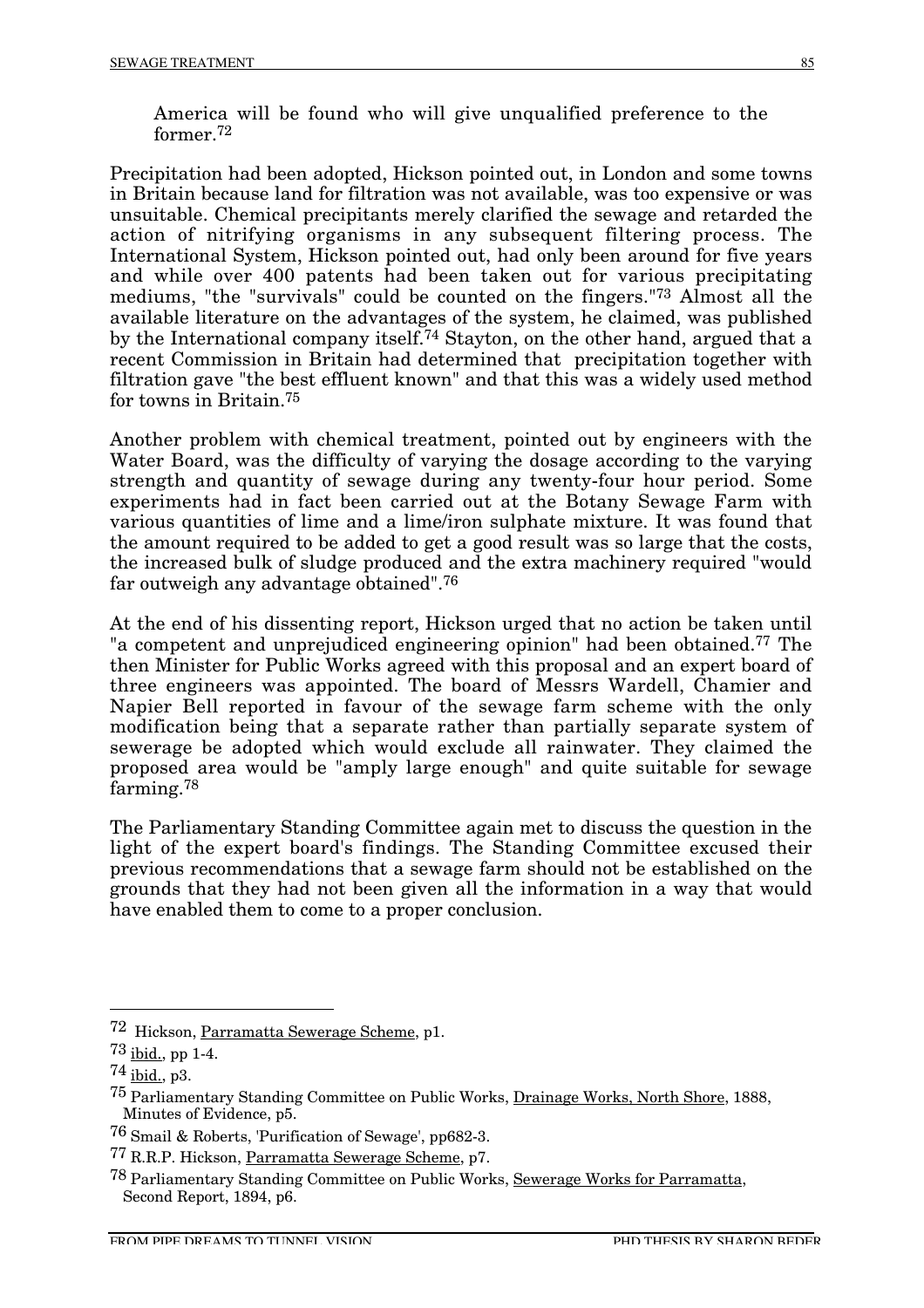Evidence, too, respecting the presence of microbes and their action in relation to sewage has been given in the present inquiry with a fullness of detail not supplied in the first inquiry, and from authorities whose testimony necessarily carries considerable weight.<sup>79</sup>

Nonetheless the Standing Committee still recommended against the proposal for a sewage farm on grounds "other than either the nature of the farm or the method of dealing with the sewage." The cost was "a serious amount to expend in connection with the municipality of Parramatta" and Parramatta was unable to pay the rates necessary to cover the interest payments on the capital expenditure. Nor did it want the proposed works.<sup>80</sup>

The government felt that each municipality should manage their own affairs and therefore expected Parramatta to pay for whatever sewerage scheme was finally accepted. The Committee was therefore concerned about the ability of the people of Parramatta to pay for a sewage farm of the size required.

The extent to which many of the municipalities of the Colony are indebted to the Government, and their failure to make the necessary repayments, are matters of grave importance in the consideration of any proposed further expenditure in this direction; but in coming to a conclusion in regard to the proposed sewerage works the Committee are more directly influenced by the evidence respecting the inadequacy of the proposed sewage farm 81

The previous Mayor of Parramatta and his Council had been in favour of the scheme during the first inquiry two years before and approval had been given by council for a sewage farm to be constructed. The new Mayor felt that rate-payers would not want to pay the required amount and yet he was sure the Council would not rescind its approval. He argued that the pollution of Parramatta River was caused by Government Institutions anyway and the government should pay for any necessary sewerage system.82

It seems that the Standing Committee had used Stayton's report to recommend against the sewage farm when the real reasons for their opposition were quite different and of a much more political nature. Their attempts to hang their opposition on technical grounds were undermined because of the disagreement occurring within the engineering profession.

Complaints about the state of the Parramatta River continued and in 1898, the government ordered a referendum of rate-payers to be taken. 349 people voted in favour of the sewage farm scheme and 111 voted against it but the situation was not resolved until 1905 when special legislation was passed to allow the Public Works Department to construct a sewerage scheme for Parramatta and then hand it over to the Council on completion.<sup>83</sup> By 1905 however, sewage farms were definitely out of favour and so too were chemical precipitation schemes.

 $79$  ibid., p7.

<sup>80</sup> ibid., p8.

<sup>81</sup> ibid., p11.

<sup>82</sup> ibid., p9.

<sup>83</sup> W.V. Aird, The Water Supply, Sewerage and Drainage of Sydney, p161.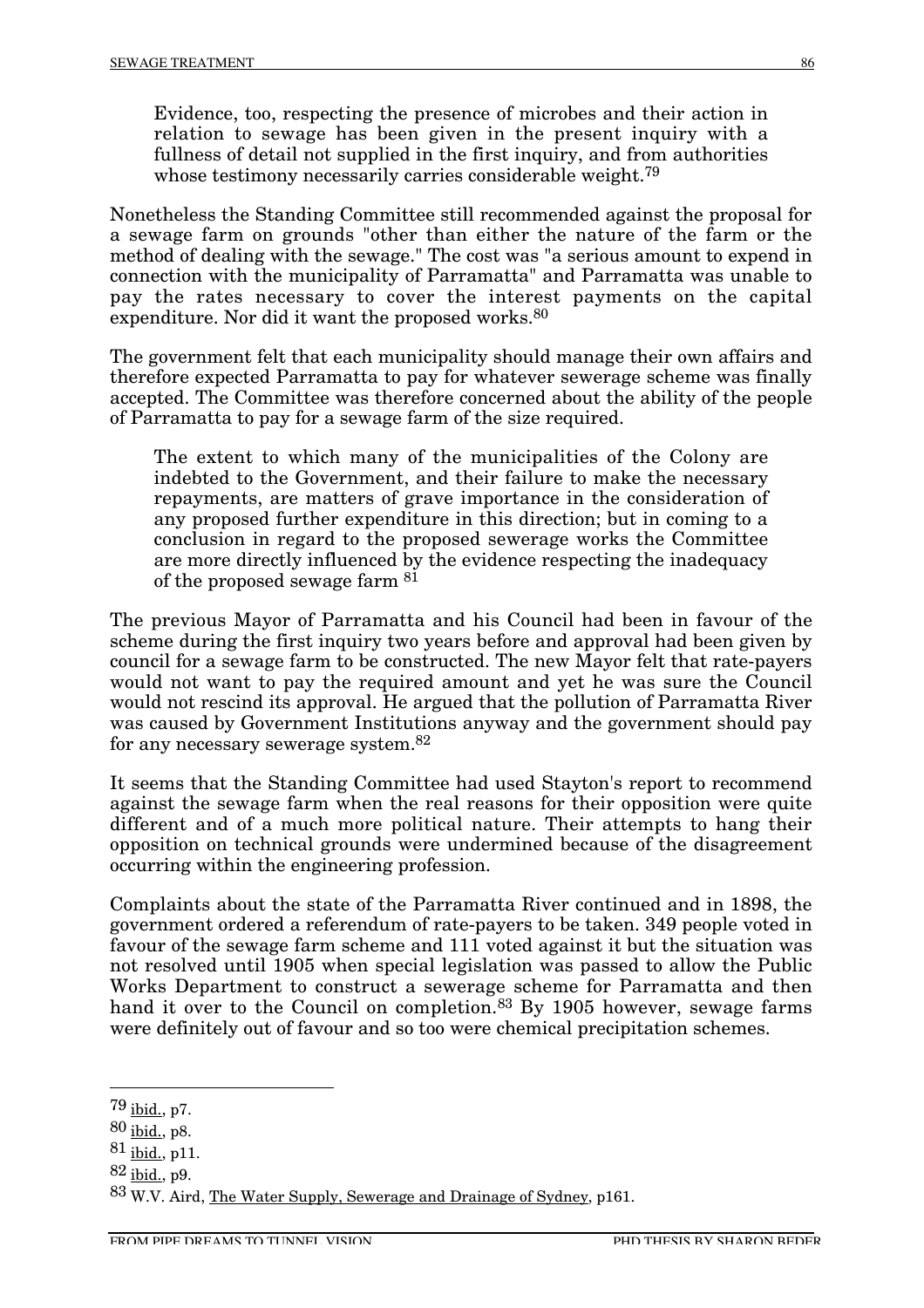Although chemical precipitation was never tried at Parramatta, it was experimented with for a very short time at North Sydney. For North Shore sewage, ocean disposal was not feasible in the short term and the disposal of raw sewage into the Harbour was no longer acceptable. Chemical precipitation was first proposed in 1882 by the Public Works Department and again in a report by Stayton four years later. It was proposed that the sewage be chemically treated and discharged near Willoughby Falls at the head of Long Bay which was in Middle Harbour. The place was later named Folly Point.<sup>84</sup> (see figure 3.6)

**Figure 3.6 Folly Point**



It was intended that the sewage would be screened before having lime and sulphate of iron mixed with it. It would spend some time in settling tanks where a sludge would be precipitated out and then the clear effluent would be intermittently filtered through 6 feet of sand, on land reclaimed from tidal waters, before being discharged into the bay.<sup>85</sup> The sludge would be made into sludge cake using filter presses and then burnt in furnaces since "it was deemed inadvisable to rely solely for any demand for the product as a means of disposal" and because burning was the most "efficacious" method of disposal.86

There was some public opposition from locals concerned that a nuisance would be created and the bay polluted. A local alderman was worried that the final effluent might still pollute the harbour, that the sand might not be a very good

 <sup>84</sup> Parliamentary Standing Committee on Public Works, Drainage Works, North Shore, 1888. 85 ibid.

<sup>86</sup> J. Davis, `The North Sydney and Double Bay Sewerage Schemes', Journal of Royal Society of NSW 33, 1899, pxx.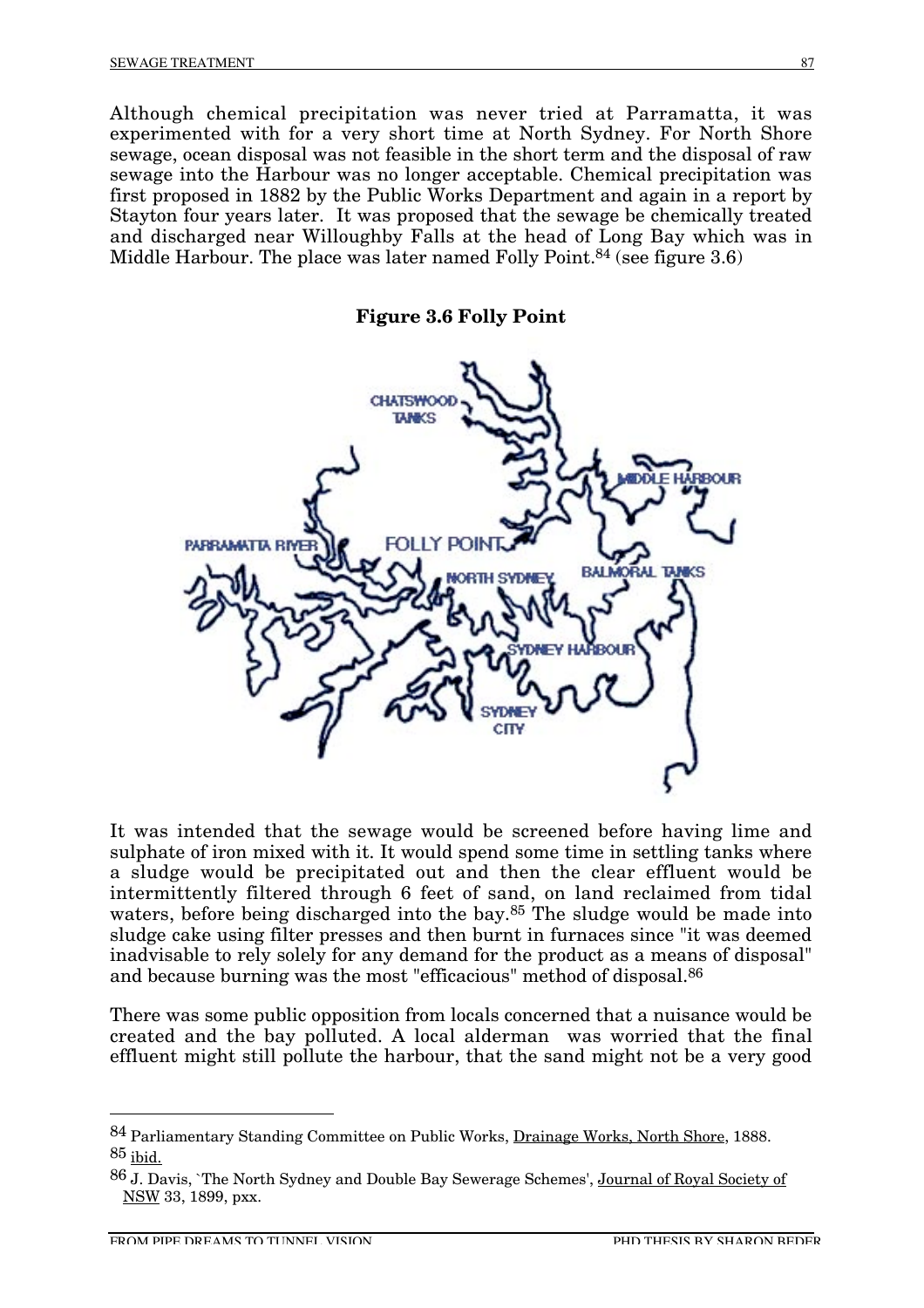filter, that the underlying drains might become blocked with sand and that the area chosen was too small.87 Another witness to the hearing held by the Public Works Committee admitted that he had no professional knowledge but noted that the waters in Long Bay were very still and that any discharge into them was liable to remain there, build up and spoil the area which had been a pleasure resort for many visitors and would otherwise be one of the most beautiful areas in New South Wales.88

Several engineers assured the Public Works Committee that no nuisance would arise from the proposed method of treatment and that it was the best of all possible options, having given no trouble in Britain.89 Stayton claimed that the area set aside for treatment would be sufficient for all time and that the entire sewerage system would be still thoroughly efficient in eighty or one hundred years time.90

Work began on the North Sydney sewerage works in 1891 and they were duly handed over to the Water Board on their completion in 1899. But in their annual report the following year the Board claimed that there were not enough tanks "to meet the requirements of the rapid expansion of the sewerage system" and that additional works had been authorised.<sup>91</sup> The year after that the precipitation process was abandoned.

The Board's engineer claimed that after a few months it had been found that the cost of lime for precipitation, sludge pressing and fuel for burning the sludge was too great. Various experiments for improvement had been tried such as combining the sludge with combustible materials such a sawdust and coal-dust. These had been unsuccessful and it was necessary to mix the sludge with lime to form the sludge cake.92 There had also been trouble with the sand filtering area which "had every appearance of becoming sour and sewage sick" and this required regular harrowing to keep it aerated.93 In a later report, the Board also admitted that there had been a number of complaints of nuisances.94

A British Local Government survey in 1894 of 234 towns that had or were still using chemical treatment found that none had made a profit from manufacture of fertiliser, 30 had made some income but 204 had made no income. 174 were still using chemicals.95 When it was realised that fertiliser manufacture was not profitable the disposal of the precipitated sludge became the biggest problem facing those using chemical treatment.96

 <sup>87</sup> Parliamentary Standing Committee on Public Works, Drainage Works, North Shore, 1888, Minutes of Evidence, pp13-14.

<sup>88</sup> ibid., Minutes of Evidence, p16.

 $89$  ibid.

<sup>90</sup> ibid., Minutes of Evidence, pp5-6.

<sup>91</sup> M.W.S.&D.B., Annual Report, 1900, pp4, 86.

<sup>92</sup> ibid.

<sup>93</sup> M.W.S.&D.B., Annual Report, 1900, p86.

<sup>94</sup> M.W.S.&D.B., Annual Report, 1903, p21.

<sup>95</sup> Stanbridge, History of Sewage Treatment in Britain, part 3, p19.

<sup>96</sup> John Sidwick, 'A Brief History of Sewage Treatment-1', p70.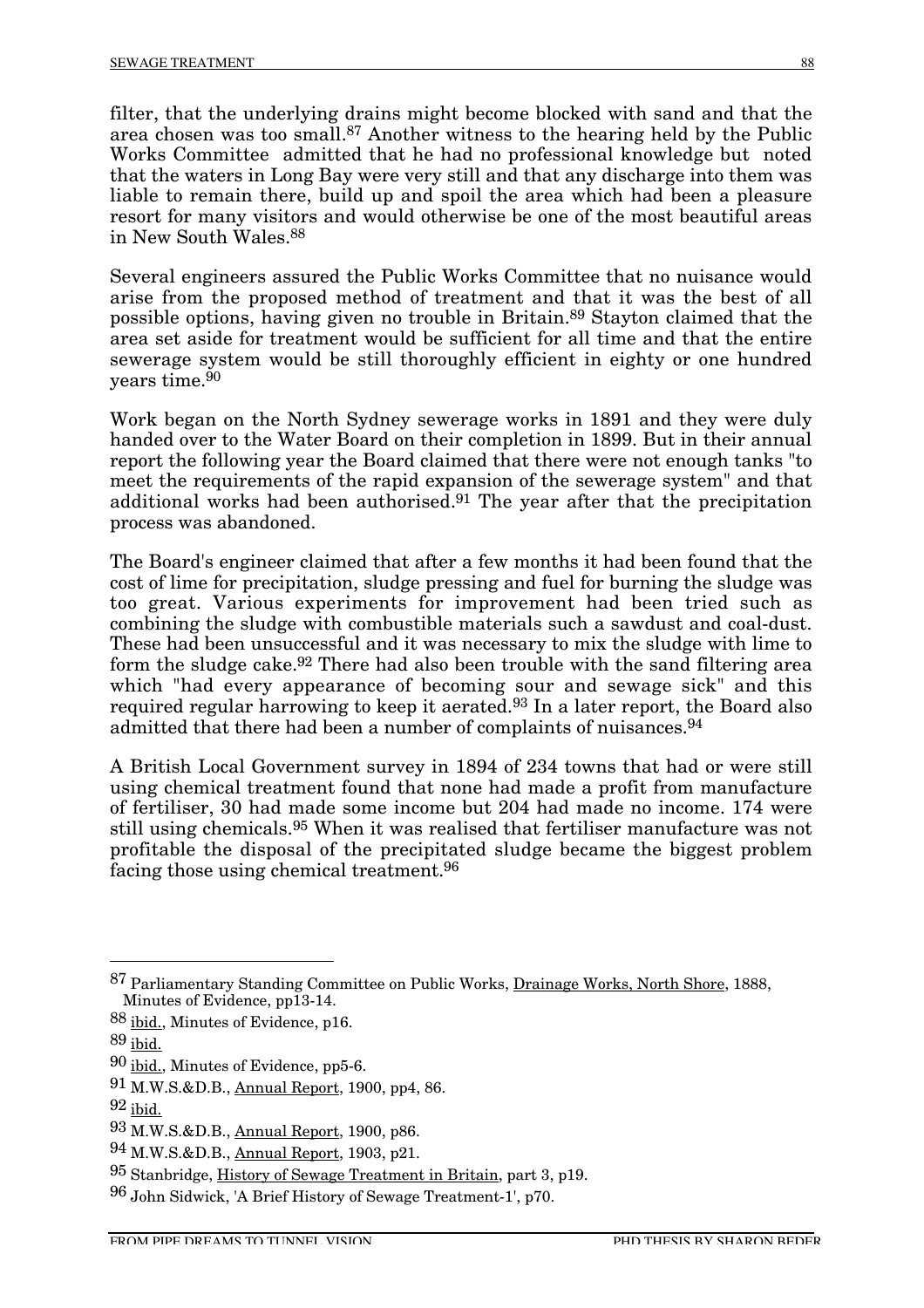# **SERIOUS EXPERIMENTS WITH SEPTIC TANKS**

As the precipitated sludge came to be considered to be an expensive nuisance rather than an asset, engineers searched for a means of treating the sewage which would not produce sludge.

It has been felt for some time that any means of treating sewage without the production of sludge, would be hailed by sanitary engineers as a great advance on present methods.97

Purely biological methods were attractive because they held the promise of eliminating the sludge which was proving to be a nuisance with chemical precipitation. The septic tank was one such process. It was essentially a horizontal-flow primary sedimentation tank providing a very long retention period. Sewage entered and left the tank below the surface so that anaerobic microbes could operate. The sludge, which at first was not believed to accumulate, was not removed very often and never entirely removed so that there were always microbes present.98

Anaerobic tanks had been used as far back as 1860 but it was not until 1881 that it was found in France that organic solids liquified under such conditions and this was attributed to the anaerobic action taking place.99 By the end of the century septic tanks were being hailed as the answer to the sludge problem and an automatic process with no accompanying nuisance and no need for expensive chemicals.100 Although septic tanks were said to eliminate the sludge problem, at least one engineering writer has wondered in retrospect about the extent to which scientific judgement was influenced by wishful thinking.<sup>101</sup>

Septic tanks replaced precipitation tanks in many places but it was soon realised that they were not the panacea that had been hoped for. The reduction in sludge volume was mainly caused by consolidation in the septic tank and loss of solids with the effluent. Not only that but septic tanks were found to be smelly and the effluent, which was more unpleasant than from other tank processes, would often clog filters because of the high solids content.102

Septic tanks, whilst at first as popular in the U.S. as in Britain lost favour because of patent disputes arising from the original British patent of the process. Also many tanks were built as septic tanks by people who did not understand the scientific principles involved, and their subsequent failure gave septic tanks a  $bad$  name. $103$ 

One form of septic tank was introduced by W.D.Scott-Moncrieff in 1891. The 'cultivation tank' was a combined septic tank and upward-flow straining filter.

101 John Sidwick, 'A Brief History of Sewage Treatment-1', p295.

 <sup>97</sup> Henry Deane, `President's Address', Journal of Royal Society of NSW 32, 1898, p17. 98 H.H.Stanbridge, History of Sewage Treatment in Britain, Part 4, Kent, 1976, p42. 99 ibid.

<sup>100</sup> Deane, `President's Address', pp17-8; William Hamlet, `Anniversary Address', *J*ournal of Royal Society of NSW 34, 1900, p27.

<sup>102</sup> ibid., p296.

<sup>103</sup> Leonard Metcalf & Harrison Eddy, American Sewerage Practice, vol III, 1st ed, McGraw-Hill, New York, 1915, p17.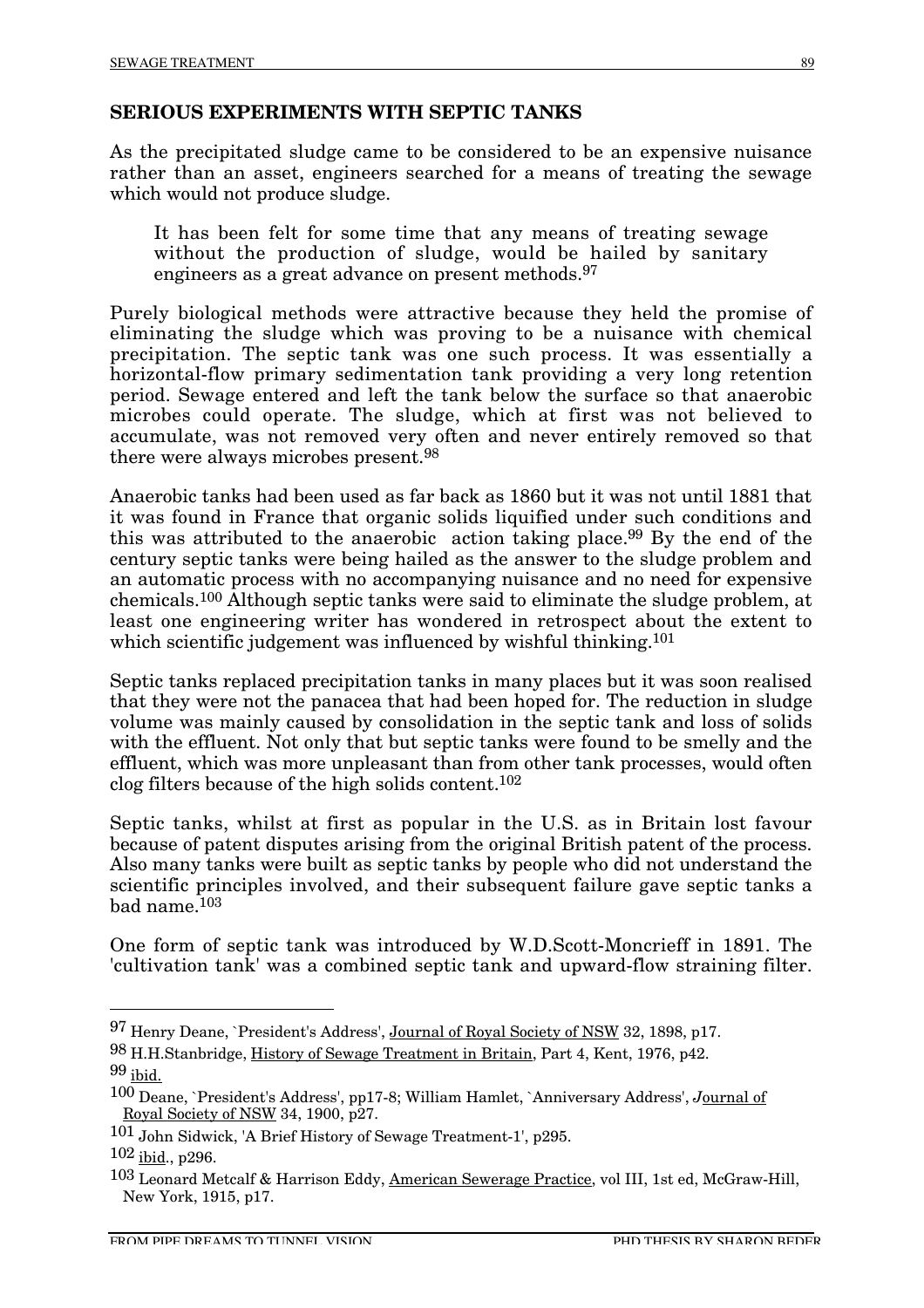The idea was that the soluble constituents of sewage would be more readily broken down by nitrifying organisms if they were first subjected to anaerobic conditions.104 When chemical precipitation was found to be unsuitable at North Sydney it was decided to convert one of the precipitation tanks "into a bacteria bed, on the Scott-Moncrieff principle"105 to find a less offensive, cheaper method of treatment as well as to get rid of "that gigantic nuisance-sludge."106

That same year, J Davis, the Engineer-in-Chief for Sewerage Construction, Public Works Department proposed a scheme of sewerage for what were then called the Illawarra Suburbs. These suburbs included Kogarah and Rockdale and were adjacent to the sewage farm but Davis recommended that the sewage of this area be treated by septic tanks and filters.107

The Board engineers were also keen, despite Ministerial reluctance, to make similar experiments with a view to treating the sewage from the main southern outfall "on biological principles" on the sewage farm, again with a view to saving money and because "the biological treatment of sewage is the most modern approved scientific principle". Experimental tanks had been installed at the Botany Sewage Farm in 1898 and preparations for experiments were already under way for the sewage from the Rookwood asylum.108

A Water Board engineer claimed that the results of experiments carried out on the sewage farm showed that the septic tank system lived up to all expectations and claims that had been made for it.109 Added advantages were that the tanks tended to equalise an irregular flow of sewage and, where a coarse grain filter was used with the Scott-Moncrieff method, screening became unnecessary.

The precipitation tanks at North Sydney were all converted to open septic tanks in 1902 with the effluent from them still going onto the sand filter beds. The Board engineer claimed an excellent resulting effluent, no smells and a considerable cost saving. Also septic tanks were constructed at Chatswood and later Balmoral to treat the sewage from that area.110 (see figure 3.6) The Government analyst urged in that year's Water Board report that the success of the experiments with septic tanks and with Scott-Moncrieff cultivation beds justified the whole of Sydney's sewage being treated in this way.111 Septic tanks were also given a vote of confidence by the President of the Royal Society of N.S.W., an engineer himself, in 1903 when he claimed that septic tanks had been recognised in England as being "an essential part of modern bacterial purification processes".112

Along with the praise, however, there were a number of complaints about the smells arising from the North Sydney tanks. The newspapers had been reporting

 <sup>104</sup> Stanbridge, History of Sewage Treatment in Britain, part 4, p54.

<sup>105</sup> M.W.S.&D.B., Annual Report, 1900, p4.

<sup>106</sup> M.W.S.&D.B., Annual Report, 1903, p21.

<sup>107</sup> J.Davis, Report on Proposed Scheme of Sewerage for the Illawarra Suburbs, 1900.

 $108$  ibid., p5.

<sup>109</sup> M.W.S.&D.B., Annual Report, 1901, p71.

<sup>110</sup> M.W.S.&D.B., Annual Report, 1902, pp21,65.

<sup>111</sup> ibid., p73.

<sup>112</sup> W.H.Warren, `Presidential Address', Journal of Royal Society of NSW 37, 1903, p47.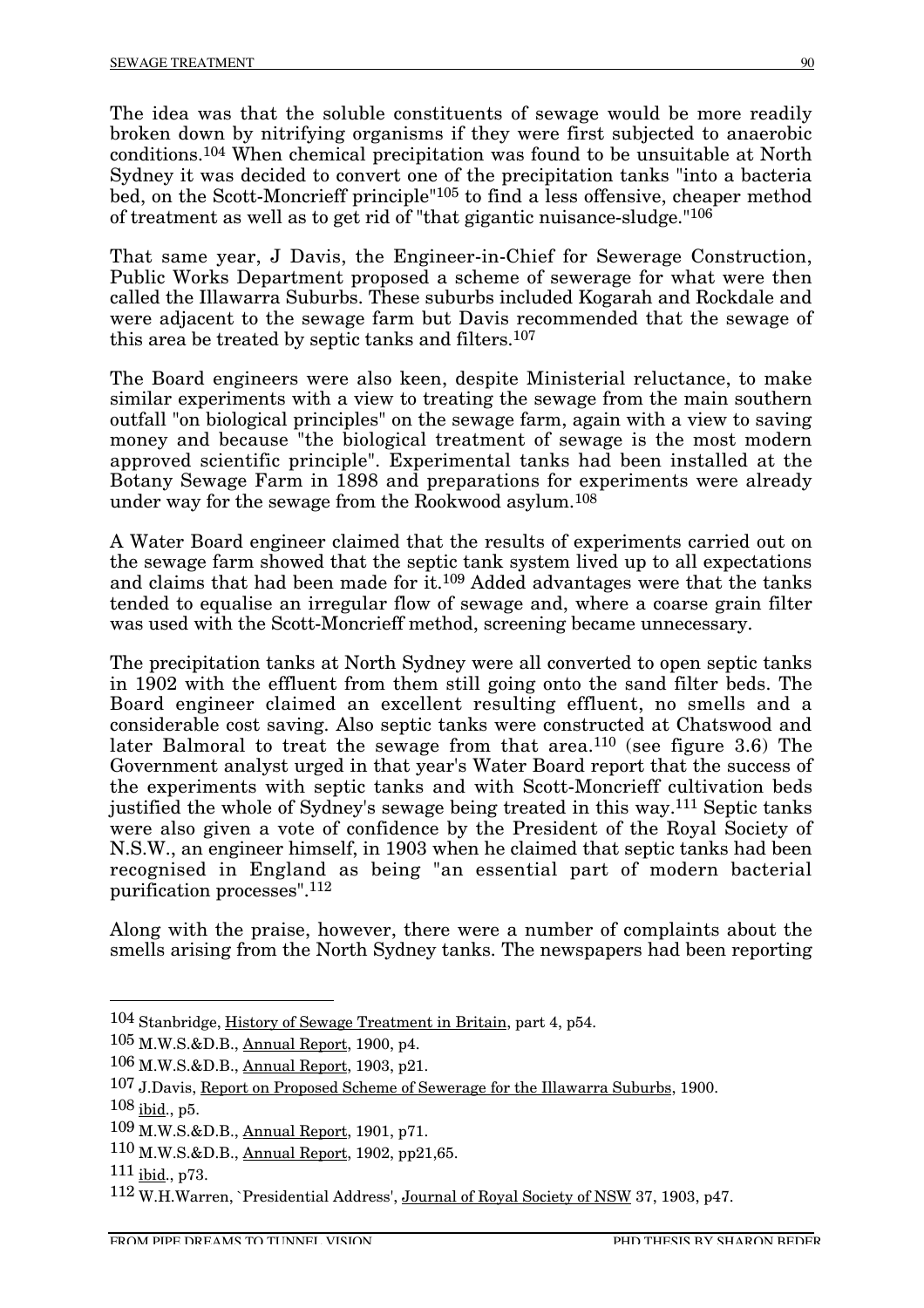complaints about the works from nearby residents and from boating people. The local council had made representations to the Water Board in 1903 without success and the Mayor had declared conditions at Folly Point to be unsatisfactory.113

It was decided to cover the septic tanks up and, although the Board was sure that this would remove all nuisance from the works, it was decided to install equipment for ascertaining the rate of dilution during storm-water flows "in order to meet complaints"114 (presumably by being able to say that the sewage was extremely diluted at times of heavy rainfall when the system was likely to become overloaded and sewage might have to flow through the tanks more quickly than was desirable.) Nevertheless the complaints continued and the Board's engineers became defensive,

Within a year several additional dwellings have been erected in proximity to the works and find ready occupation. If the works were so bad from a sanitary standpoint as stated on several occasions, the land would be unoccupied, but the reverse is the case.<sup>115</sup>

The Board in fact denied any problem until the Fisheries Commission closed the area to fishing.116 Yet even then the Water Board Chief Engineer claimed that there was no nuisance caused by the effluent being discharged into the water. He claimed that fish were to be seen playing around the outfall and that fish could be found there when they could not be found elsewhere.117

During a public hearing in 1905 residents of Drummoyne were invited to inspect Folly Point to see the operation of septic tanks, which were being proposed for their area. Witnesses described what they saw at Folly Point as "an abominable nuisance" and reported that many of the ladies on the wharf at the time were made sick by it.118

At the 1905 hearing the engineer representing the Water Board claimed that the Folly Point works did not pollute the bay in any way and he was loath to admit any fault with the works. He readily blamed the geography of the place,

it is a peculiar place,. It is shaped like the neck of a bottle, and, when the north-easter blows, the effluvium from the tank goes up the cliff, and people on the top get a whiff of it.<sup>119</sup>

However, he did admit that Folly Point was not a good example of an effective treatment works and, when pressed, agreed that prejudices formed against septic tanks after visiting the works were well grounded. He made the excuse that it

 <sup>113</sup> Daily Telegraph, 6th August 1903.

<sup>114</sup> M.W.S.&D.B., Annual Report, 1903, p7; M.W.S.&D.B., Annual Report, 1904, p66.

<sup>115</sup> M.W.S.&D.B., Annual Report, 1906, p91.

<sup>116</sup> Daily Telegraph, 18th January 1904.

<sup>117</sup> Parliamentary Standing Committee on Public Works, Scheme of Sewerage for the Municipality of Drummoyne, Report, 1906, p6.

<sup>118 &</sup>lt;u>ibid., pp10,12</u>.

<sup>119</sup> ibid., p48.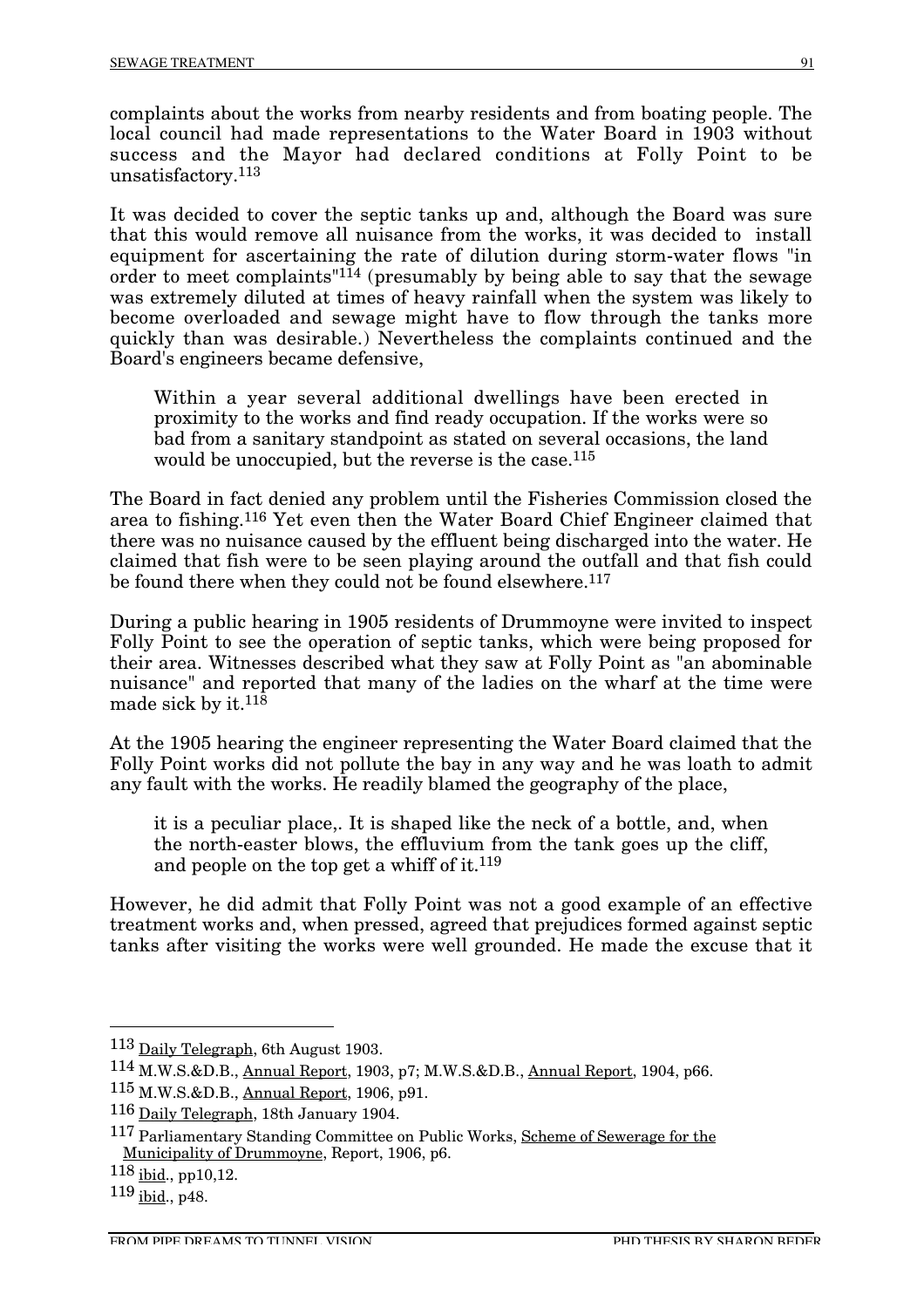was after all set up for chemical treatment and had been adapted to septic tanks.120

By 1912, the sand filters at Folly Point were overloaded and "sewage sick" and had to be relieved with the addition of artificial filters and detritus tanks.121 The nuisance continued at Folly Point until it was decided that an ocean outfall should be built at North Head and that the sewage feeding into Folly Point be rerouted. Yet before this could be accomplished the Water Board was taken to the Equity Court in 1919 by a neighbouring estate for negligence and nuisance over its conduct of the works. After several weeks the Board was found not to be negligent but was restrained from operating in a way that would cause nuisance. All extensions to the northern suburbs sewerage system had to be postponed until the Board could do something about the works, despite the outcry from residents of unsewered areas.122

#### **MARKING OUT THE ENGINEER'S TERRITORY**

Despite the disagreements over various treatment methods, engineers almost universally preferred ocean disposal wherever it was economically available. Clark, the English engineer who had recommended the sewage farm in Sydney, stated that he believed that sewage farming could be used as a method of treating sewage but because a loss would accompany such an operation direct discharge into deep water was preferable where it was convenient. Since it was not convenient for the south draining sewage he agreed in principle, and one supposes reluctantly, with the sewage farm. $12\overline{3}$ 

Similarly the engineering Committee of the Sydney Sewage and Health Board pointed out that the sewage farm would not be recommended if the sewage could be discharged into the sea economically. On the Board there was some argument over whether the government would be willing to cover the cost of taking the sewage all the way to the sea, given the "overflowing Treasury" at that time of national prosperity. But it was pointed out that the yearly interest payments for works which were not immediately necessary "would not be calculated to increase the prosperity of the country." 124

Also when the sewerage of North Sydney was being considered, the top engineers from both the Public Works Department and the Water Board, Joseph Davis and Thomas Keele, supported septic tank treatment as being second only to ocean disposal, which in this case was too expensive. 125

The engineering text books of the nineteenth century are mostly unanimous in the opinion that ocean disposal was the most preferable method of dealing with sewage. For example Baldwin Latham, a well-known author of the engineering text "Sanitary Engineering", argued that experience showed that the fertilising

 <sup>120</sup> ibid., p50.

<sup>121</sup> W.V. Aird, The Water Supply, Sewerage and Drainage of Sydney, pp154-5.

<sup>122</sup> Henry, The Water Supply and Sewerage of Sydney, p195.

<sup>123</sup> Clark, Drainage of the City of Sydney and Suburbs, p13.

<sup>124</sup> Sewage and Health Board, Twelfth and Final Report, pp146.

<sup>125</sup>Parliamentary Standing Committee on Public Works, Drainage Works, North Shore, 1888, Minutes of Evidence, p5.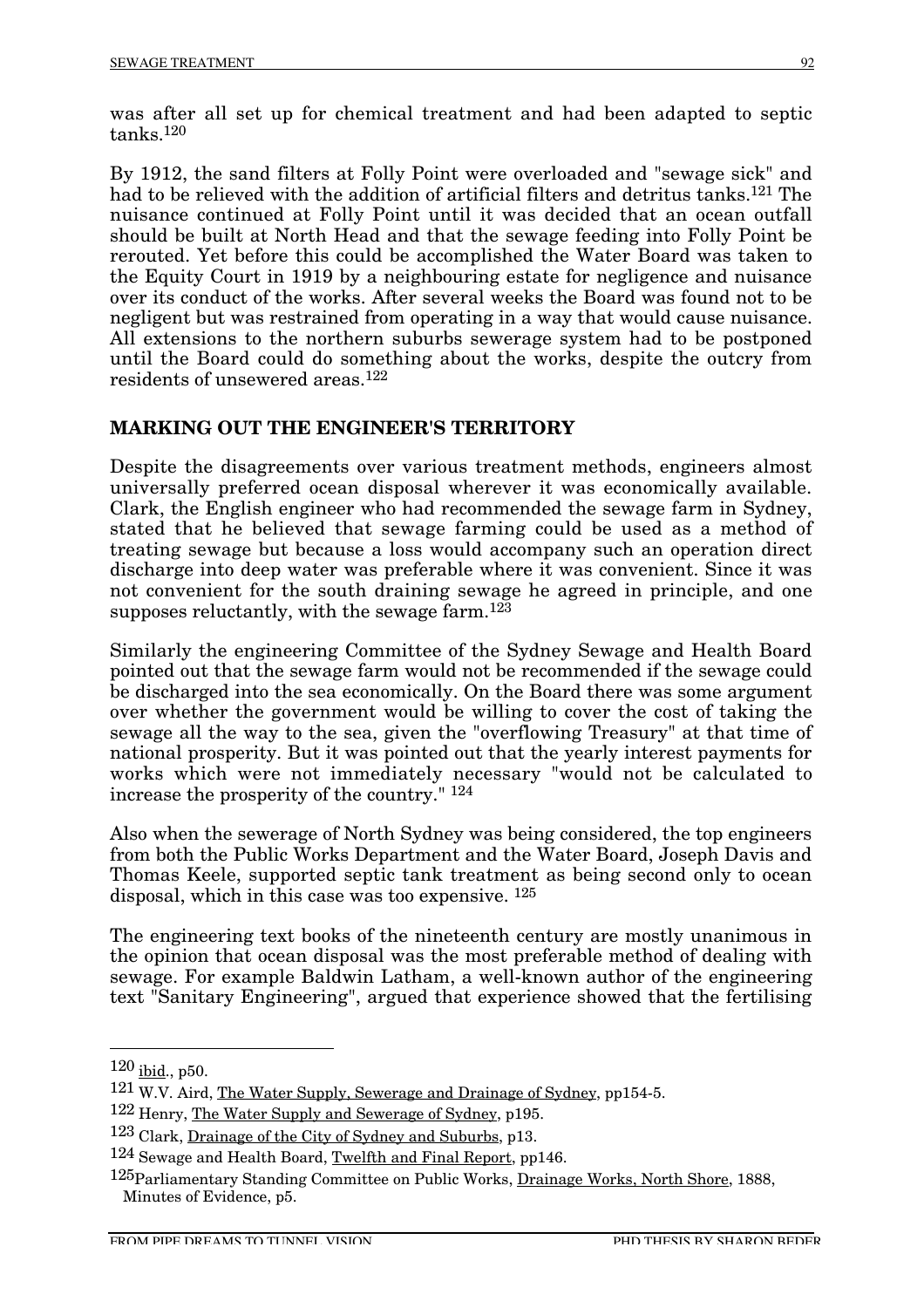components of the sewage could not be extracted profitably and therefore it should not be considered a great waste to put the sewage into the sea.<sup>126</sup>

The preference by engineers for ocean disposal was not based purely on costeffectiveness or even the desire for minimal operating costs as can be seen by the constant reiteration of this preference even when a more cost effective alternative was available. In their drive for control, sewage treatment was unattractive because it was to a large extent unpredictable and relatively labour intensive whilst ocean disposal seemed to eliminate the need for treatment altogether. Ocean outfalls were much more controllable.

Problems such as overloading, mechanical breakdown and offensive odours were all distinct possibilities when sewage was being treated. A sewage farm, chemical precipitation or septic tanks required careful management and constant attention. An outfall on the other hand was like an environmental flush toilet with all the advantages of automatic and immediate removal and no dependence on human responsibility. Or so it seemed.

The push to utilise sewage motivated many advocates of sewage farming, both broad irrigation and downward intermittent irrigation, and later chemical precipitation. However, engineers who wrote at the end of the nineteenth century took a different perspective to the public and many other professional groups. Engineers were not necessarily against the use of sewage farms but they considered them primarily in terms of their cost effectiveness and efficiency at purifying the sewage; the waste or utilisation of manure was quite secondary. "Intermittent downward filtration" in particular was viewed simply as a cheap means of dealing with the sewage and the land was simply a medium for purification.127

For example, Henry Robinson, an English Professor of Civil Engineering, claimed that sewage farms were too often considered merely from an agricultural point of view rather than from a sanitary point of view.128

The reason why sewage farming has been so unduly pressed and advocated is, that in the early days of sewage utilisation, those who directed public opinion on the question came to the conclusion that the full chemical value of sewage could be realised by its application to land.129

He pointed out that the purification of sewage and the raising of crops sometimes came into conflict. This occurred when it rained and large quantities of sewage would arrive at a farm which was already watered by the rain. On such occasions, Robinson argued, "the agricultural part of the matter must be disregarded" and the sanitary necessity alone kept in view.130 It should be noted that this difficulty resulted from the use of water carriage technology which

 <sup>126</sup> Baldwin Latham, Sanitary Engineering: A Guide to the Construction of Works of Sewerage and Drainage with Tables, 2nd ed, E.&F.N.Spon, London, 1878, p444.

 $127$  ibid., pp133-4.

<sup>128</sup> Henry Robinson, Sewerage and Sewage Disposal, E.&F.N.Spon, London, 1896, p48.

<sup>129</sup> ibid., pp48-9.

<sup>130</sup> ibid.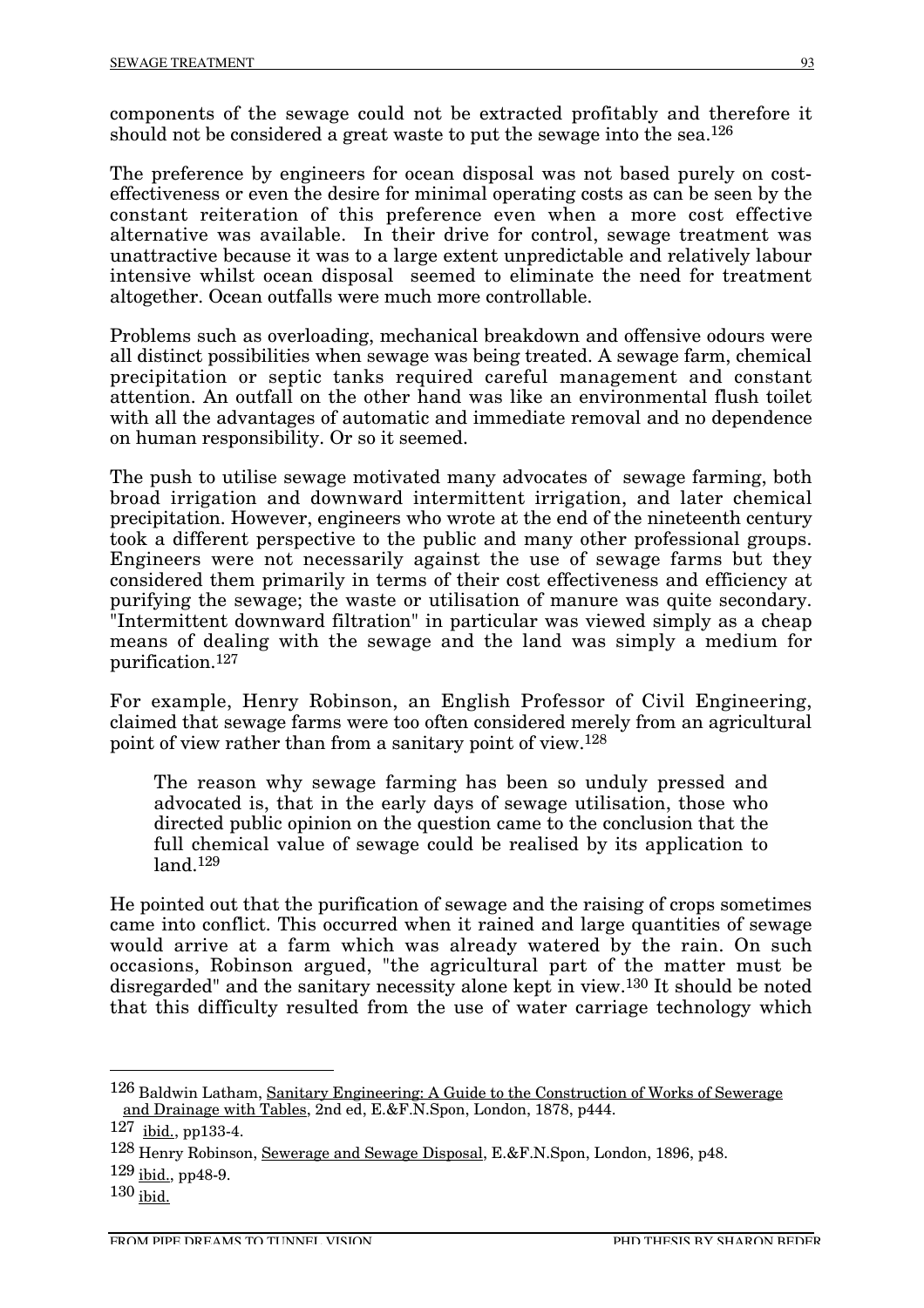ensured that the sewage would be accompanied by a large quantity of water whether the farm required it or not.

Australian engineers also viewed sewage farming merely as one method of purifying sewage effluent rather than as a means of utilising the fertilising powers of the sewage. Benefits that came from enriching the land were merely part of the economics of the operation. W.H.Warren, Professor of Civil and Mechanical Engineering at Sydney University, like many of his contemporaries, considered that sewage farming was an appropriate option for sewage disposal when it was cheaper than disposal to sea.<sup>131</sup>

Chemical precipitation was another step in a process which aimed at minimising the land required for treatment rather than maximising the land which would benefit from the fertiliser. Chemical precipitation still required that the sewage be subject to downward intermittent filtration, but a smaller area was required once the sewage had much of its suspended solids filtered out. Research into artificial filters in the 1880's offered hopes that the land area required would be reduced even further by the use of materials that had a high surface area to weight ratio.132

Artificial filters put an end to any pretences that the sewage was being utilised as it was filtered and septic tanks heralded the end of efforts to utilise the sludge as manure. The development of septic tanks offered even more progress in this quest for processes that required less and less space. A 1917 editorial in an Australian engineering magazine recognised that septic tank treatment was "the outcome of efforts to reduce the space required for the treatment of sewage." 133

The development of sewage treatment methods marked a steady trend away from sewage utilisation and was characterised by a search for less land intensive solutions. (see figure 3.7) Although the land pressures in Sydney in the nineteenth century were less marked than in Britain or the United States, Sydney engineers were caught up in the flow. The ocean disposal of raw sewage was a solution which required no land and offered no sewage utilisation; it was the ideal solution.

Engineers also preferred ocean disposal because sewage farming was an area less closely aligned to their traditional skills and there were pressures from other professional groups to take control of the area, especially once the biological mechanisms of the sewage farm became better understood.

In 1894 the President of the Royal Society, T.P.Anderson Stuart, M.D. who was Professor of Physiology at Sydney University explained to a meeting of fellow scientists how theories of decomposition had changed. It had previously been thought that decomposition was principally a chemical process mainly due to direct oxidation. It had been discovered, however, that organisms in the soil converted the nitrogenous components of dead organic matter into nitrites and nitrates which were harmless and dissolved in water or were taken up by the

<sup>131</sup> W.H.Warren, `President's Address', Australasian Association for Advancement of Science 4, 1892, p165.

<sup>132</sup> Stanbridge, History of Sewage Treatment in Britain, Part 6, pp25-37.

<sup>133 &#</sup>x27;Septic Tank for Sewage Treatment', The Commonwealth Engineer, July 2, 1917, p307.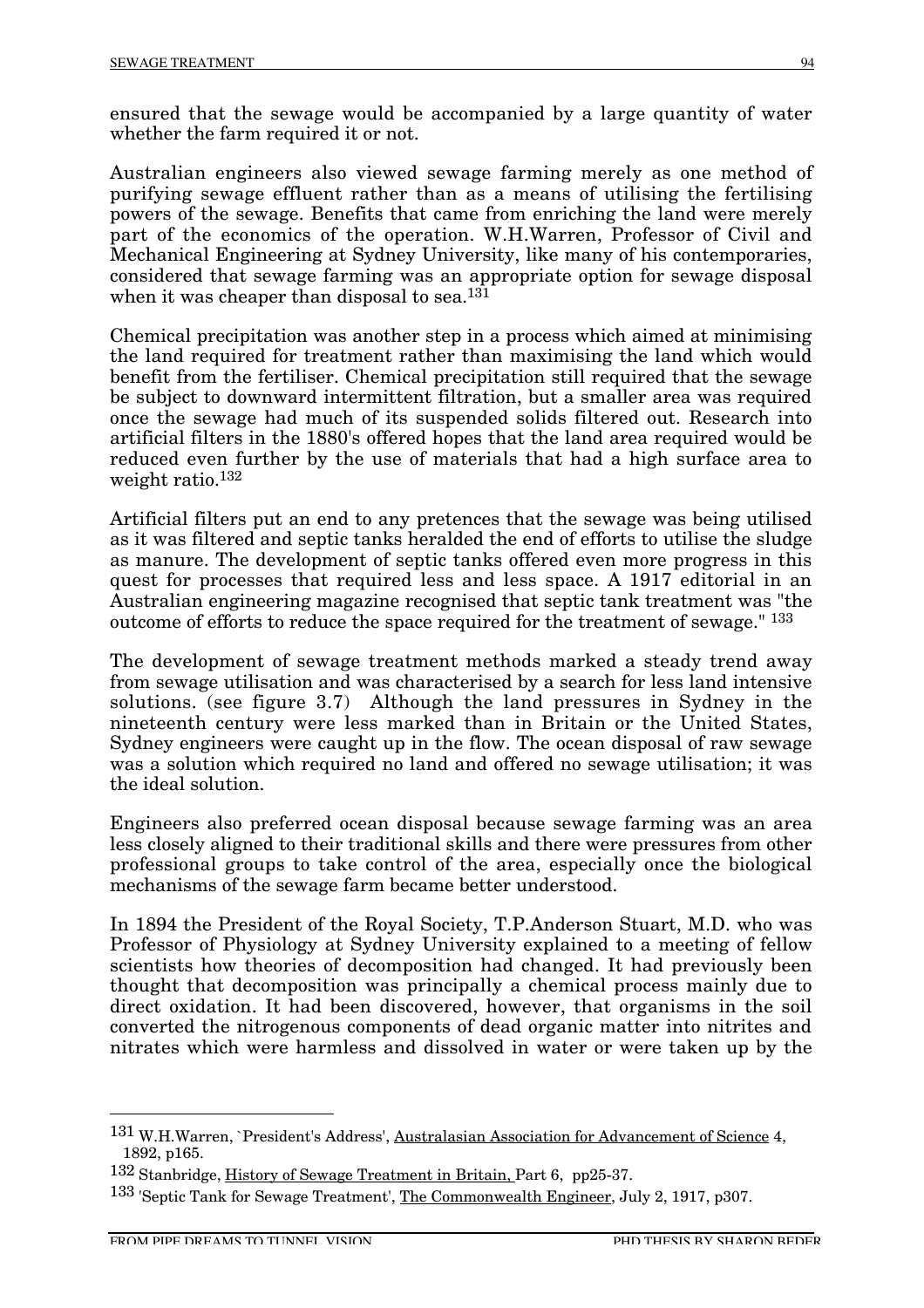roots of plants. These "nitrifying organisms" were essential to the supply of food to plants.134



**Figure 3.7**

It was because of this discovery that Anderson Stuart believed that sewage farming was the most natural and efficient mode of disposing of sewage where sufficient areas of proper soil were available.  $^{135}$  He felt this discovery of nitrifying organisms and their action in decomposing organic matter removed the work of disposing of sewage away from the sewerage engineer to the biologist.

now one may say that it is the business of the engineer to collect and distribute the sewage, but that it is mainly that of the biologist or of the chemist to say how it should be disposed or destroyed.136

Similar arguments were made with respect to chemical precipitation and septic tank treatment. Hamlet, the government analyst, believed that

Methods of removal are mechanical, and belong to the domain of the engineer; methods of disposal are of another order, and belong to the domain of biology and chemistry...137

The "naturalness" of a sewage farm, which appealed to some sections of the public, was not a desirable attribute to engineers who sought to harness and control nature with their technologies and thereby make their bid for expertise. This was why septic tank treatment appealed to engineers much more than sewage farming as a modern and scientific operation which was really "the

 <sup>134</sup> T.P.Anderson Stuart, `Anniversary Address', Royal Society of NSW 28, 1894, pp16-17.

<sup>135</sup> ibid., pp18-19.

<sup>136</sup> ibid., p18.

<sup>137</sup> Hamlet, `Anniversary Address', p22.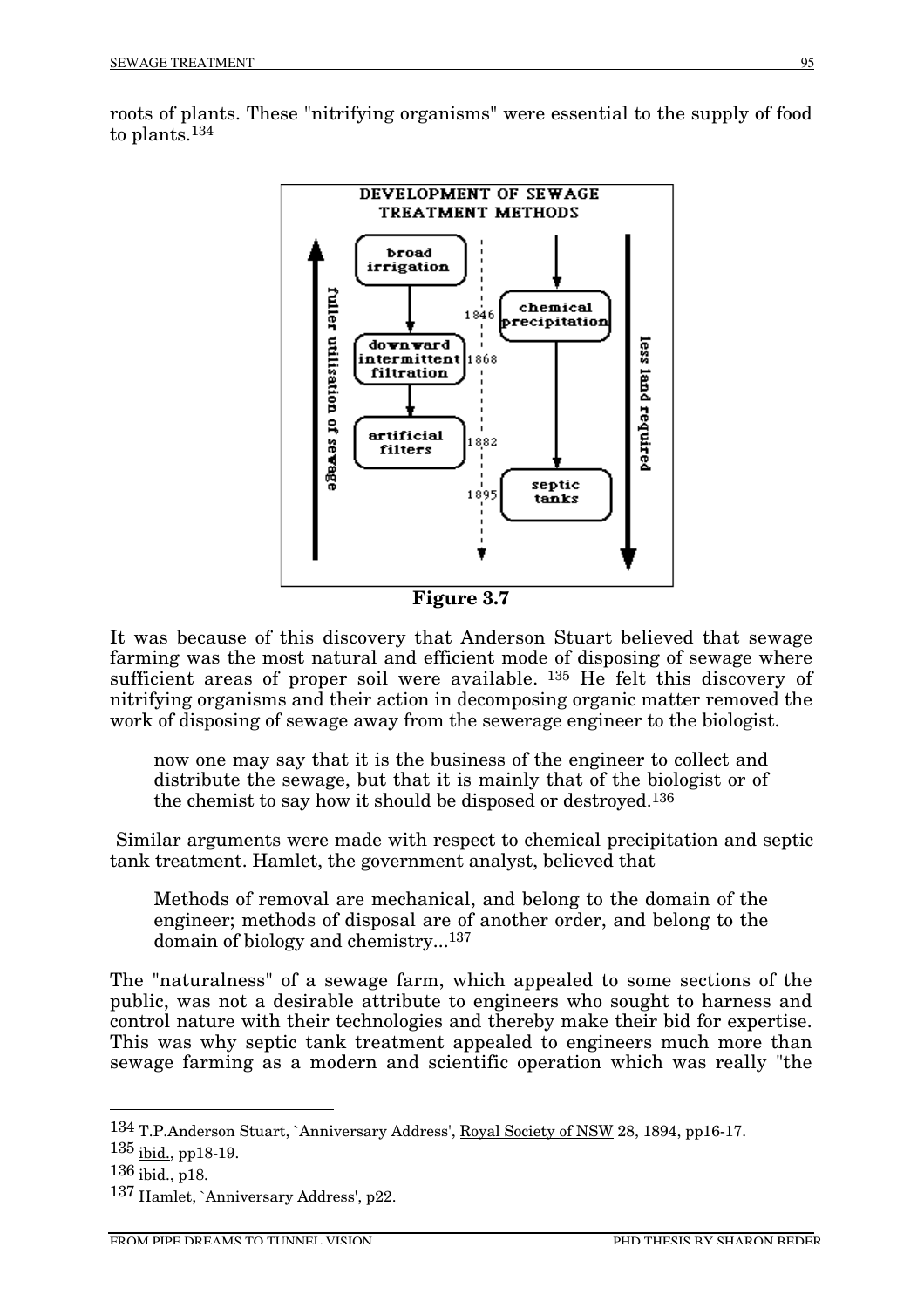natural method of sewage purification subject to control".138 Sewage farms seemed to be too unpredictable. So did chemical precipitation. Septic tanks were not labour intensive and were virtually automatic. There was much more engineering consensus over septic tanks and for this reason septic tanks proliferated around Australia in places where ocean disposal was expensive and the myths associated with their operation, such as the elimination of sludge, continued long after the evidence seemed to destroy them.

Septic tanks also offered an opportunity for engineers to experiment with decentralised sewage treatment systems. The existence of the sewage farm at Webb's grant acted as a magnet for several later sewerage schemes. Stayton says he considered a proposal to convey the Western Suburbs sewage westward to the model farm at Rookwood where it could be used for irrigation. He rejected the proposal on economical grounds. The costs would included the cost of pumping the sewage to the requisite altitude and preparing about 2000 acres of land to receive it. He admitted that the proposed establishment of a sewage farm at Botany was "naturally a strong inducement to consider whether a sufficient area would be available for the purification of the sewage from the Western system".139

This tendency towards centralisation was a conscious one. Stayton rejected the idea of having several local systems of sewerage discharging at separate locations rather than one centralised scheme. He argued that there were few suitable sites for sewage to be treated locally and that separate management would involve extra expense.<sup>140</sup> However, centralisation puts huge stresses on treatment plants and Sydney's sewage farm suffered accordingly.

Septic tanks allowed sewage treatment to be far more regionalised because tanks could be small and required a minimum of supervision. In Sydney, in places which were sparsely populated, low-lying but close to waterways, septic tank treatment offered a short term, cheap solution which avoided the cost of pumping the sewage to a higher level so that it could be fed into existing sewerage systems and also the consequences of further burdening the Botany sewage farm.

The interest of engineers in septic tank treatment was a purely pragmatic one. The preference for ocean disposal remained but in situations where it was too costly they were willing to consider other options, even those that were subject to claims by other professional groups. Those claims were never accepted by engineers and so they continued to use biological treatment methods as part of their own arsenal of technologies when it suited them.

When a septic tank system was being considered for Drummoyne (see figure 3.6 for location) the engineers said that it was not fair to the people living near the sewage farm "to handicap the people there by dragging all the sewage to that place" and that if the biological system had been known before the sewage farm was laid out they may have had a far less centralised system, but rather treated the sewage at Homebush Bay and other places.141

 $138$  ibid., p33.

<sup>139</sup> Stayton, Sewerage and Drainage of the Western Suburbs, p8.

<sup>140</sup> ibid., p7.

<sup>141</sup> ibid., p48.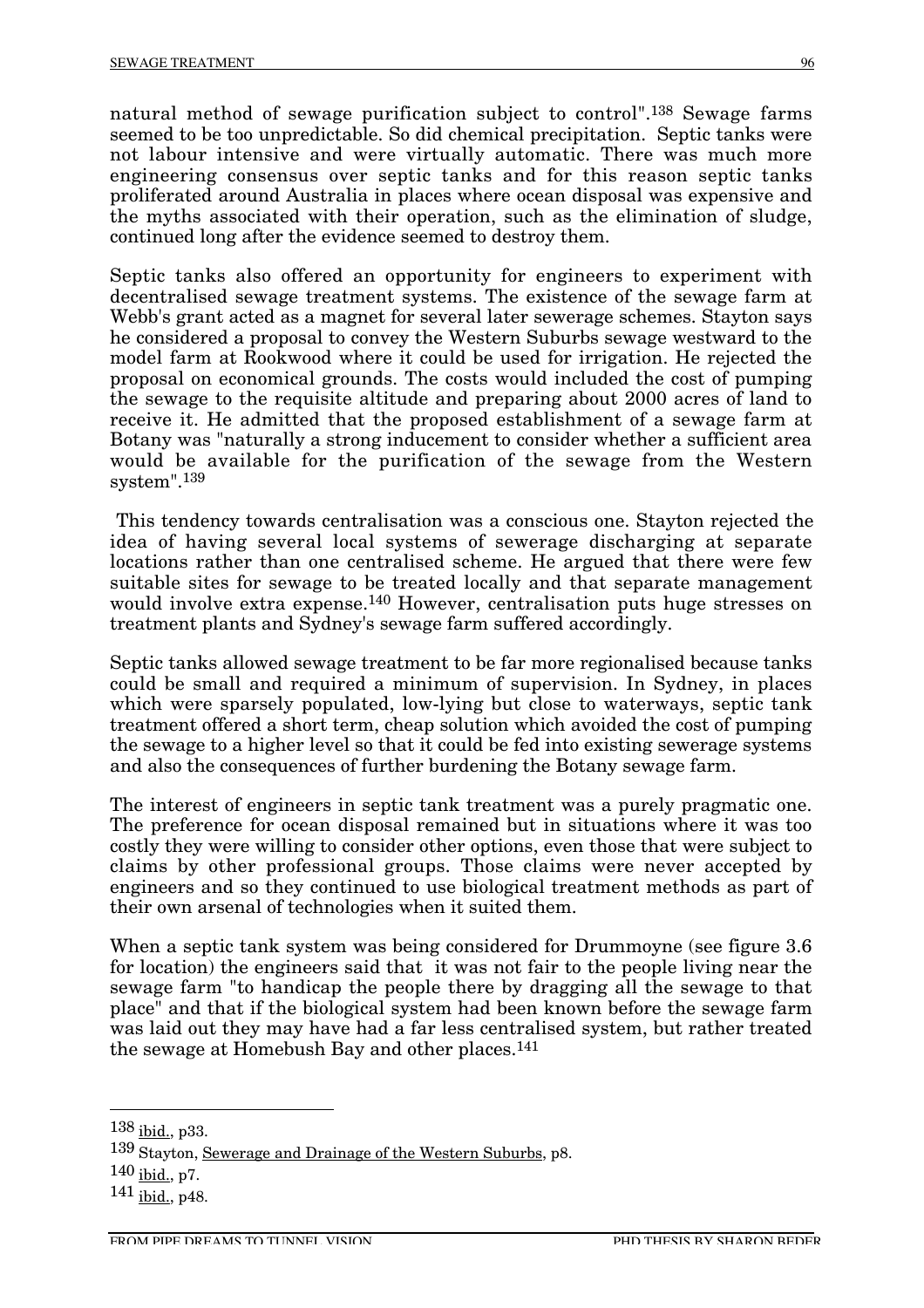We have a magnificent harbour, with plenty of arms; and having the biological system why should we go to the expense of taking the sewage miles away when the locality could treat it at its own door, and discharge it into a tidal river. 142

However, septic tanks were not popular with local communities because of the likely nuisance they would cause and in the long term. The ocean outfalls offered a centralised disposal option that could not, it seemed, be overloaded.

#### **CONCLUSION: THE ADVANTAGES OF FAILED EXPERIMENTS**

To a large extent the debates between advocates of sewage farms and ocean outfalls mirrored those between dry conservancy and water-carriage enthusiasts. The desire to see sewage utilised persisted in the public mind whilst the desire of the engineers and the sewage authorities for cheap, "minimum fuss" solutions that could be controlled, as far as possible, meant that ocean disposal without treatment was seen as the ideal solution for coastal towns and cities. In Sydney, where in some places it was actually cheaper to treat the sewage on land before discharge into a waterway than to transport the sewage all the way to the sea, the ocean disposal option was reluctantly shelved but not discarded.

The ultimate preference for ocean disposal in the long term shaped the location of treatment sites and allowed the engineers to take a very experimental approach to treatment methods. They were able to try the latest methods being pioneered in Britain and contribute their findings to international engineering forums and take part in the sanitary engineering debates over treatment methods. They always had the fall back position of extending the sewers to the ocean later when populations would be larger and more rates available to repay loans. In the meantime they could play.

These experiments, particularly the Botany sewage farm, also had the additional benefit of allowing the authorities to placate the sewage utilisation lobby which had a large measure of popular support. However, because the sewage farm was always a doubtful experiment forced upon the engineers by a stubborn public and a distant sea, it was not given a fair chance of success. It was located in a lowlying sandy and swampy area with little room for expansion. This was because the engineers chose a place that the sewage could flow to by gravity, without pumping and which was on the way to the sea. (Fears of public reaction also dictated that the spot be remote from existing population centres.) The chosen method of sewage farming, downward intermittent filtration was already a compromise on full utilisation of the sewage. Full scale irrigation with the sewage would have fertilised and required far more land.

Later, Sydney Water Board engineers were able to claim that various methods of land treatment had been tried and failed and that this justified their policy of always using ocean disposal where practicable. The failure of these methods, however, was due in large part to their perceived experimental and temporary nature, which led to poor siting, overloading and poor management. The continued existence of sewage farms in Melbourne and in other countries bears testimony to this.

<sup>142</sup> ibid., p49.